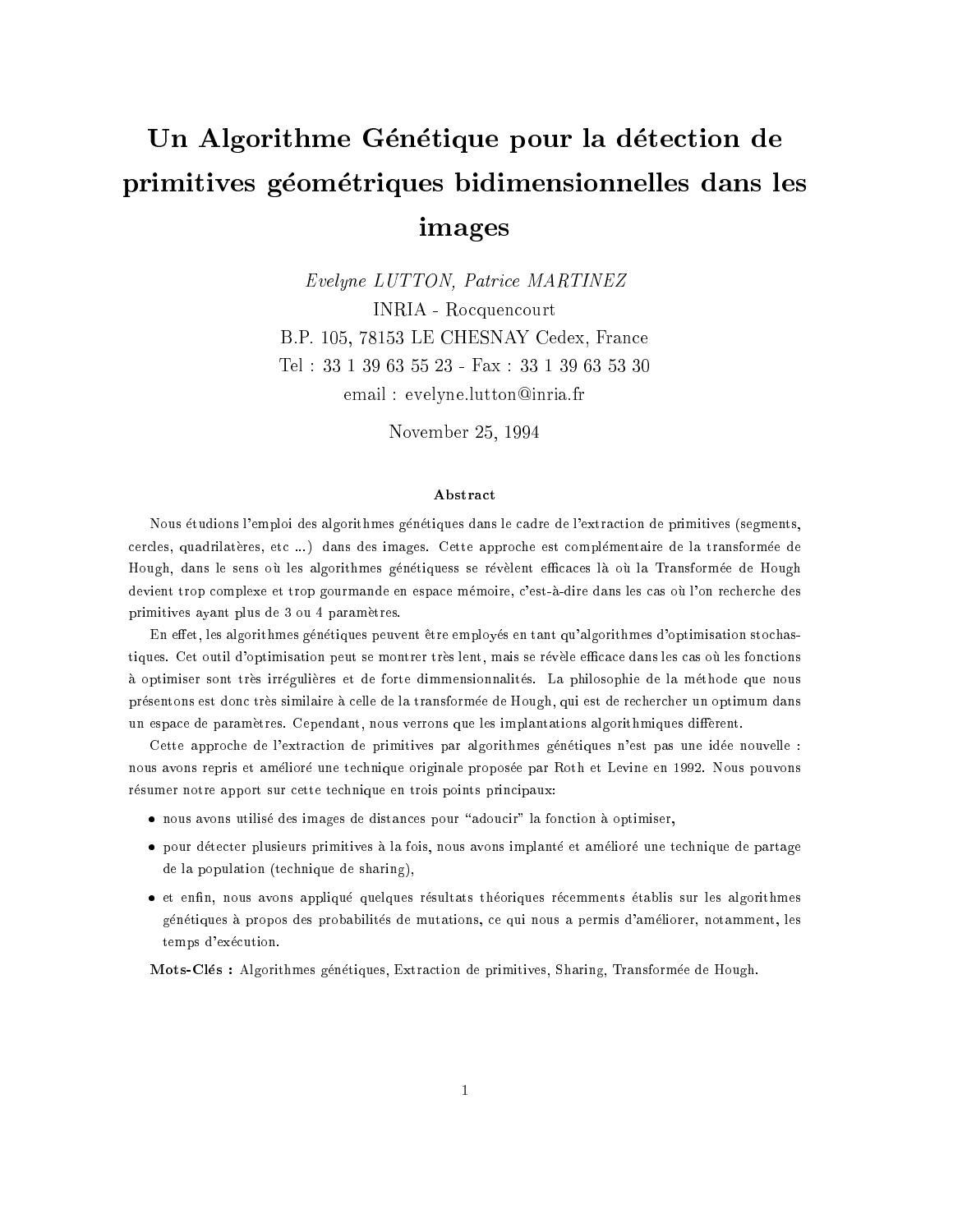# A Genetic Algorithm for the Detection of 2D Geometric Primitives in Images

Evelyne LUTTON, Patrice MARTINEZ INRIA - Rocquencourt B.P. 105, 78153 LE CHESNAY Cedex, France Tel : 33 1 39 63 55 23 - Fax : 33 1 39 63 53 30 email : evelyne.lutton@inria.fr

We investigate the use of genetic algorithms (GAs) in the framework of image primitives extraction (such as segments, circles, ellipses or quadrilaterals). This approach completes the well-known Hough Transform, in the sense that GAs are efficient when the Hough approach becomes too expensive in memory, i.e. when we search for complex primitives having more than 3 or 4 parameters.

Indeed, a GA is a stochastic technique, relatively slow, but which provides with an efficient tool to search in a high dimensional space. The philosophy of the method is very similar to the Hough Transform, which is to search an optimum in a parameter space. However, we will see that the implementation is different.

The idea of using a GA for that purpose is not new, Roth and Levine [29, 28] have proposed a method for 2D and 3D primitives in 1992. For the detection of 2D primitives, we re-implement that method and improve it mainly in three ways :

- by using distance images instead of directly using contour images, which tends to smoothen the function to optimize,
- by using a GA-sharing technique, to detect several image primitives in the same step,
- by applying some recent theoretical results on GAs (about mutation probabilities) to reduce convergence

Keywords : Genetic Algorithms, Image Primitive extraction, Sharing, Hough Transform.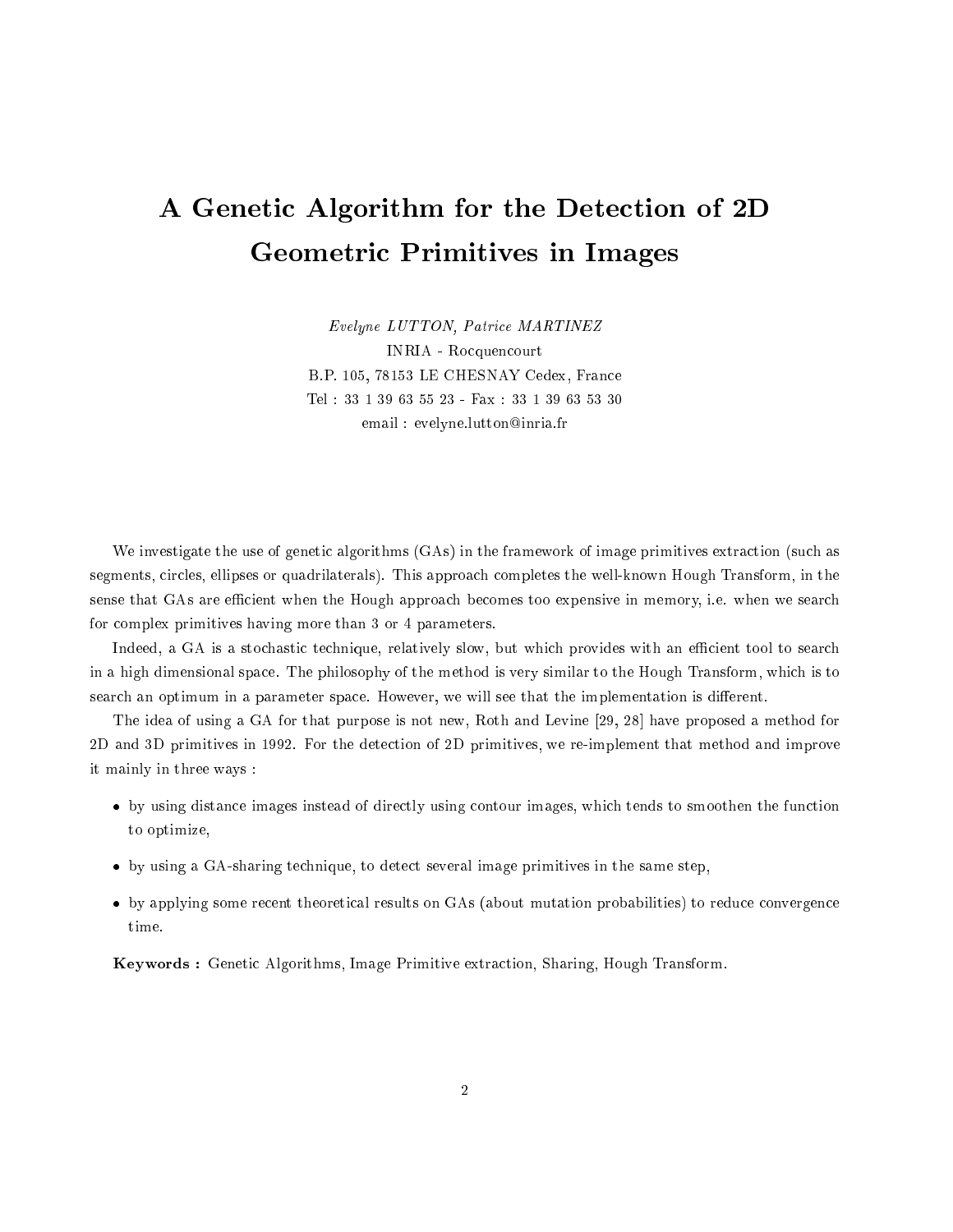# 1 INTRODUCTION

Geometric Primitives extraction is an important task in image analysis. For example, it is used in camera calibration, tridimensional stereo reconstruction, or pattern recognition. It is important especially in the case of indoor vision, where most of the ob jects to be analysed are manufactured. The description of such ob jects with the help of bidimensional or tridimensional geometric primitives is well adapted.

Our aim is to present an alternative to the well-known Hough transform [18], widely used for the primitive extraction problem. The Hough transform is a very efficient method for lines of simple primitives detection (see for example [22, 30, 24]), but reaches its limits when we try to extract complex primitives. The method consists in the searching of maxima in the space of parameters which describe the primitive. For example to extract circles, we have to construct an accumulator of dimension 3, which becomes very expensive in memory.

The Hough Transform constructs explicitly the function to optimize, which is represented by an "accumulator", i.e. a sampling of the parameter space with "cells". This accumulator can be filled in with two equivalent techniques :

- $\bullet$  the 1 to m technique, where for one point of the image, we draw (or update the cells) a curve in the parameter space, which represents the parameters of all the primitives which the considered image point may belong to,
- the m to 1 technique, also called randomized or combinatorial Hough Transform, where for all possible m-uple of image points (couple of points for the line detection), we draw a point in the parameter space, which represents the unique primitive that can pass trough the considered m-uple of image points.

The effective detection of primitives is thus done by a rough sequential search on the accumulator. To summarize, the Hough Transform is a very quick and precise technique for simple geometrical primitives, but it becomes rapidly untractable to store an accumulator and detect optima on it when the number of parameters to estimate increases.

This is why we have to think about efficient optimization techniques to solve the problem for complex geometric primitives. As we have seen, it can be easily formulated as an optimization problem : optimizing the position and size of a geometric primitive (or equivalently the values of parameters), knowing the edges detected on an image. The function optimized in the Hough Transform is a function of the parameters, that is the total number of image points which coincide with the trace of the primitive dened by these parameters. Another problem is that, when the dimension of the space to search is large, the function to be optimized can be very irregular.

When a function has a certain type of regularity, a number of optimization methods exists, mostly based on gradient or generalized gradient computations (see for instance [5]).

Generalized gradient methods work well when :

- some sort of gradient can be dened and computed at any point of the space of solutions (for instance, directional derivatives),
- the function does not have too many local minima, or the value taken by the function at these minima is signicantly greater than the value at the absolute minimum.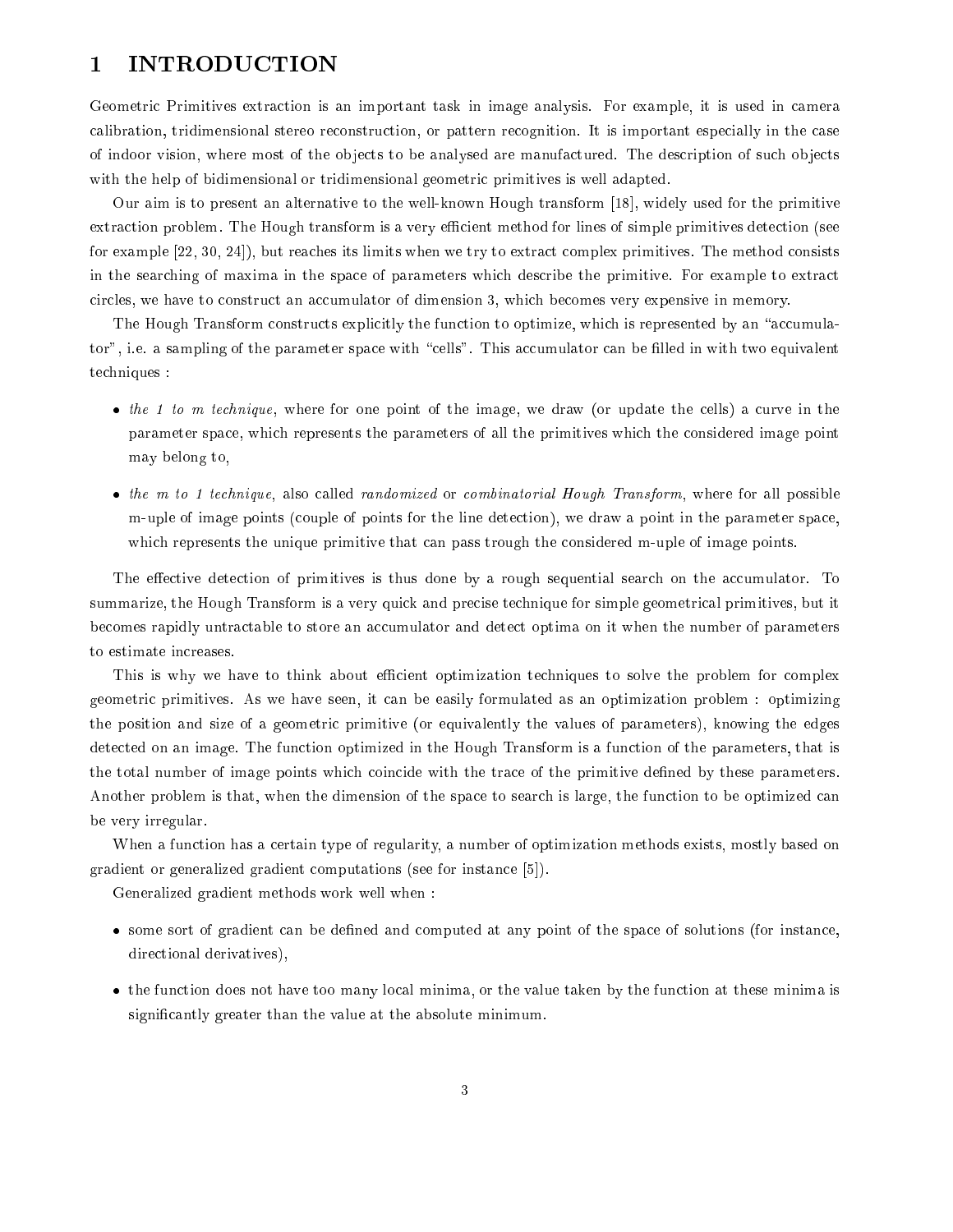For very irregular functions, different methods have to be used for optimization. Most of them are based on stochastic schemes.

One of the most known stochastic algorithms is Simulated Annealing. It is a powerful technique for finding the global minimum of a function when a great number of parameters have to be taken into account. It is based on an analogy with the annealing of solids, where a material is heated to a high temperature, and then very slowly cooled in order to let the system reach its ground energy. The delicate point is not to lower the temperature T too rapidly, thus avoiding local minima. Application to other optimization problems is done by generalizing the states of the physical system to some dened states of the system being optimized, and generalizing the temperature to a control parameter for the optimization process ; most of the time, the Metropolis algorithm is used : at "temperature" T, the jump from a state of energy E to a state of energy E' is made with probability of one if E' is lower than E and with a probability proportional to  $e^{(E-E')/T}$  otherwise ([1, 27]).

The main drawback of Simulated Annealing is the computational time : the optimal solution is guaranteed only if the temperature is lowered at a logarithmic rate([11]), implying a huge number of iterations. Most of the time, a linear rate is used to obtain affordable converging times, but, for certain very wild functions, the logarithmic rate has to be used.

In this work, we investigate the use of another recently introduced method for stochastic optimization, namely Genetic Algorithms [16, 29, 28]. In section 2, we recall the main aspects of genetic algorithms. We then present in section 3 the application to the image primitives extraction problem. In section 4, we introduce the Sharing method, which enables an improvement of the efficiency of our method, and sum up our results in section 5, proposing various desirable extensions.

## 2 GENETIC ALGORITHMS

Genetic Algorithms can be considered as stochastic optimization methods, but it must be pointed out that they also have other fields of applications, as for instance in neural nets, classifier systems, automatic programming, graph theory, etc ... (see [15, 28, 2, 31, 21, 12, 7]). So for, they have not been largely used in vision and image analysis applications.

The benefit of using Genetic Algorithms to optimize irregular functions is that they perform a stochastic search over a large search space, by making a set of solutions (called population) evolve together, instead of using a single solution as in the Simulated Annealing scheme.

We use here a sequential implementation of a Genetic Algorithm, but notice also that GA have the great advantage to be easily parallelized.

The specificity of genetic algorithms is that they try to copy simple natural evolution schemes. John Holland [16] is largely recognized as the founder of the field of Genetic Algorithms. He integrated and elaborated two themes : the ability of simple representations (bit strings) to encode complicated structures, and the power of simple transformations to improve such structures. Holland showed that with the proper control structure, rapid improvements of bit strings could be made to "evolve" as population of animals do. An important formal result stressed by Holland was that even in large and complicated search spaces, given certain conditions on the problem domain, genetic algorithms would tend to converge to solutions that are globally optimal or nearly optimal (Schema Theorem, see [12]).

In natural evolution, the problem each species faces is the one of searching for beneficial adaptations to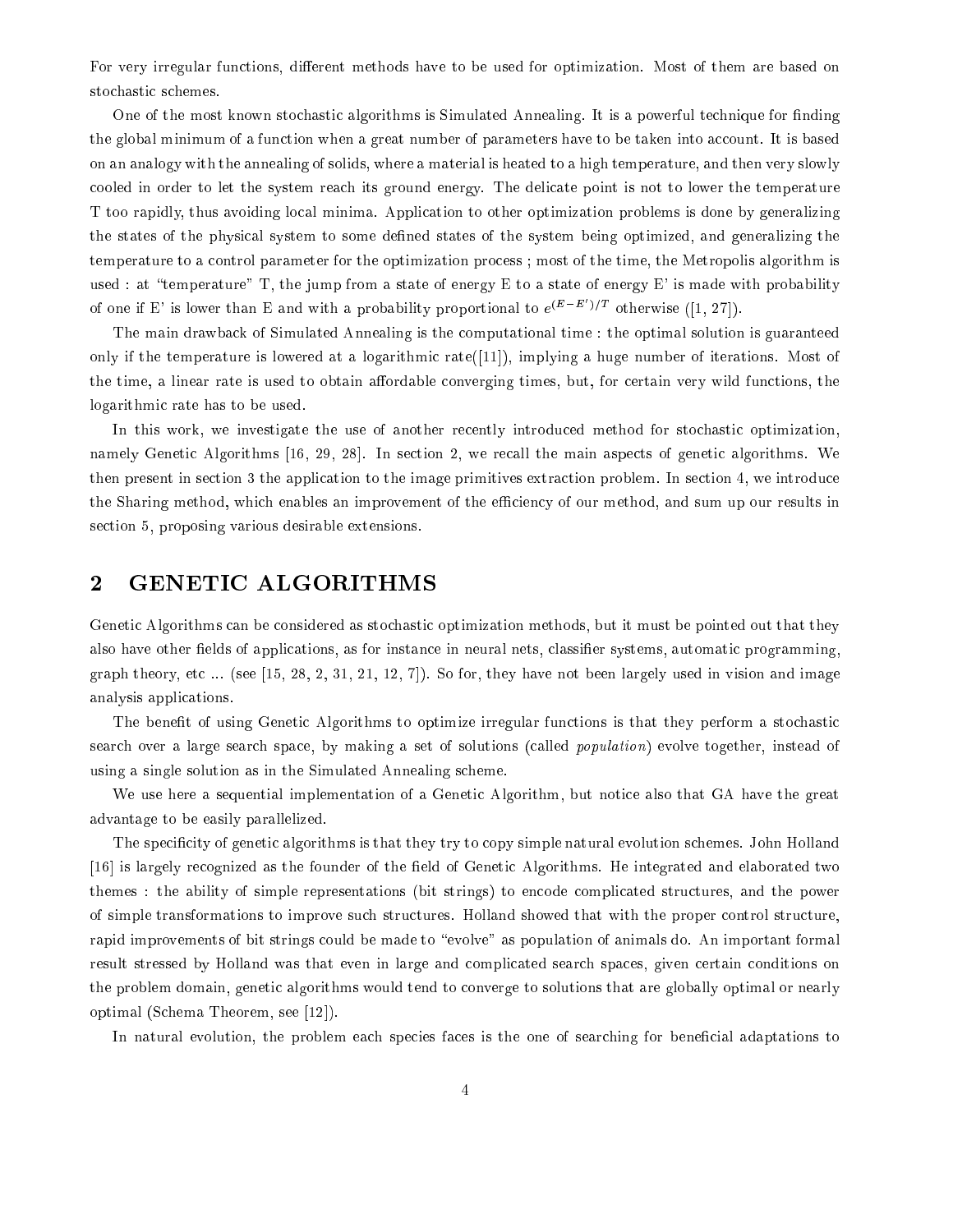a complicated and changing environment. The "knowledge" that each species has gained is embodied in the makeup of the chromosomes of its members. The operations that alter this chromosomal makeup are applied when parents reproduce ; among these operations are random mutation, inversion of chromosomal material, and crossover - exchange of chromosomal material between two parents' chromosomes. This feature of natural evolution - the ability of a population of chromosomes to explore its search space in parallel and combine the best ndings through crossover - is exploited when genetic algorithms are used. A genetic algorithm to solve a problem is commonly described as having 5 components (see [8]) :

- 1. a chromosomal representation of solutions to the problem,
- 2. a way to create an initial population of solutions,
- 3. an evaluation function that plays the role of the environment, rating solutions in term of their "fitness",
- 4. genetic operators that alter the composition of children during reproduction,
- 5. values for the parameters that the genetic algorithm uses (populations size, probabilities of applying genetic operators, etc ...)

#### $2.1$ Structure of a GA

The general structure of a GA is presented in the figure 1. Of course there exists a lot of variations around this scheme. We present here the classical scheme (Simple Genetic Algorithm, see [12]), which is the basis of our program.



Figure 1: General Organigram of a Genetic Algorithm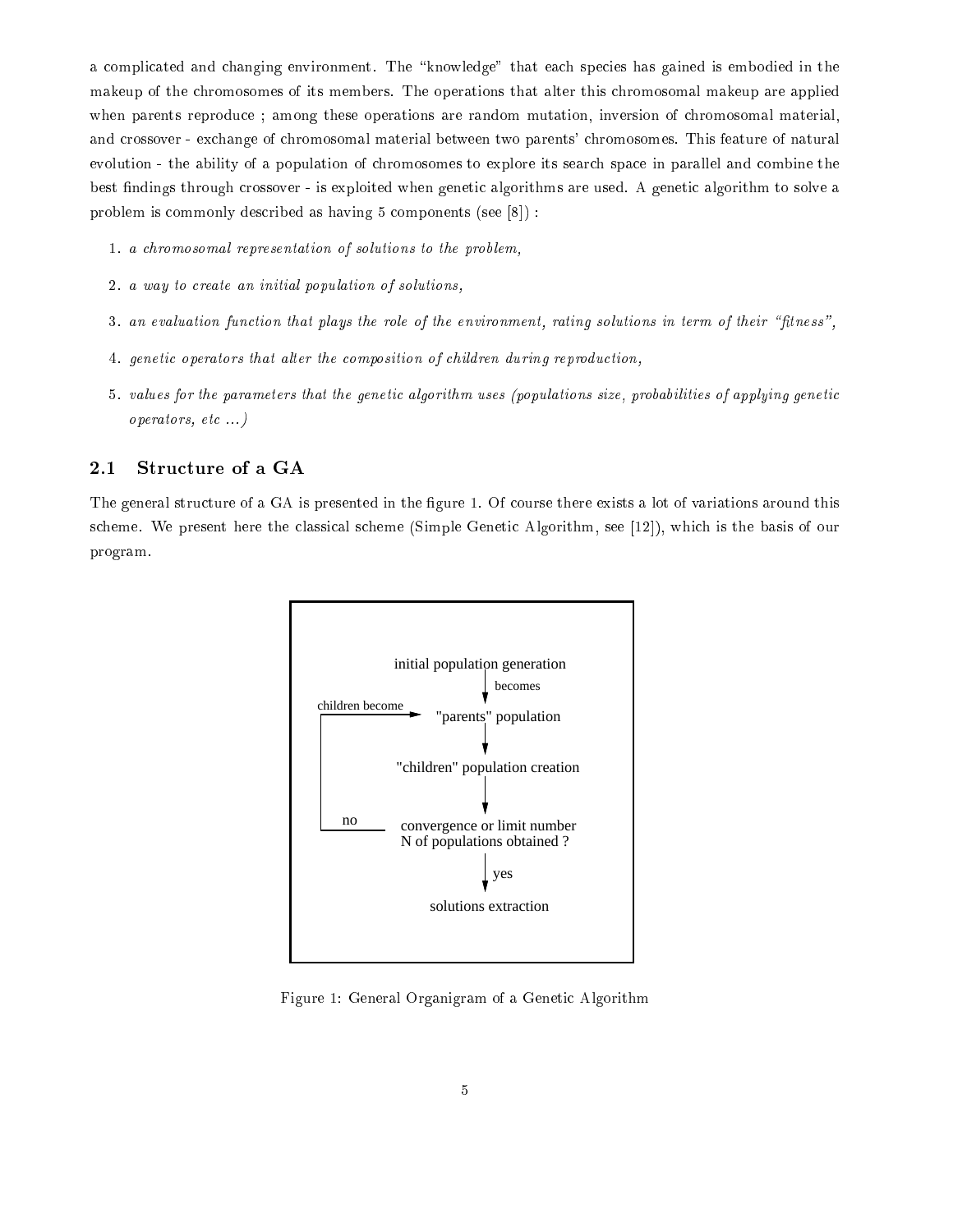The solutions (also called individuals) of the population go through a process of evolution. Some solutions are better than others, in the sense that their fitness function is better. Those that are better are more likely to survive and propagate their genetic material. The convergence of a GA thus leads to a concentration of the population into regions of the search space where the fitness function presents a global optimum, see figure 2.



Figure 2: Evolution of the population

A GA first needs an initialization procedure of the population. This initial population is usually randomly chosen, albeit sometimes determistically, to be regularly distributed in the search space. Most of the time, we allow the possibility of introducing in the initial population some a priori knowledge, as initial solutions.

The creation of the "children" population is done in three steps : selection of two parents according to their fitness, crossover of their genetic material to create two offsprings, then mutation of the offsprings (see figure 3). The crossover and mutation operators are randomly applied. Crossover is applied with a high probability (namely 0.7 to 0.9), when the outcome of the random draw is negative, the offsprings are just a copy of the parents (we talk about reproduction). Mutation is applied with a very low probability (reversely proportional to the chromosome length) so that few chromosomes are altered.

Selection and Crossover behave as "concentration" operators, they favor the concentration of solutions having good tness. The risk is to have a premature convergence toward a local minimum. On the contrary, Mutation acts as a "dispersion" operator, that maintains the diversity of the genetic materials. The simultaneous action of these three operators allows to converge into a global minimum. The effects of the genetic operators have been pointed out by Holland through his Schema Theory (see [16, 12]). Recently Markov Chain approaches enable to demonstrate the effects and efficiency of these operators  $[17, 9, 26]$ . Moreover, Davis in 1991 [9] has proposed a Simulated Annealing - like convergence proof for the simple Genetic Algorithm, and derived a decreasing formula (very slow) for the mutation probability that guarantees the convergence towards a global optimum.

The problem of stopping the evolution is a difficult one; of course we can test whether the population is "concentrated", but sometimes this state is difficult to obtain. The most commonly adopted solution is to impose a maximal number of generations.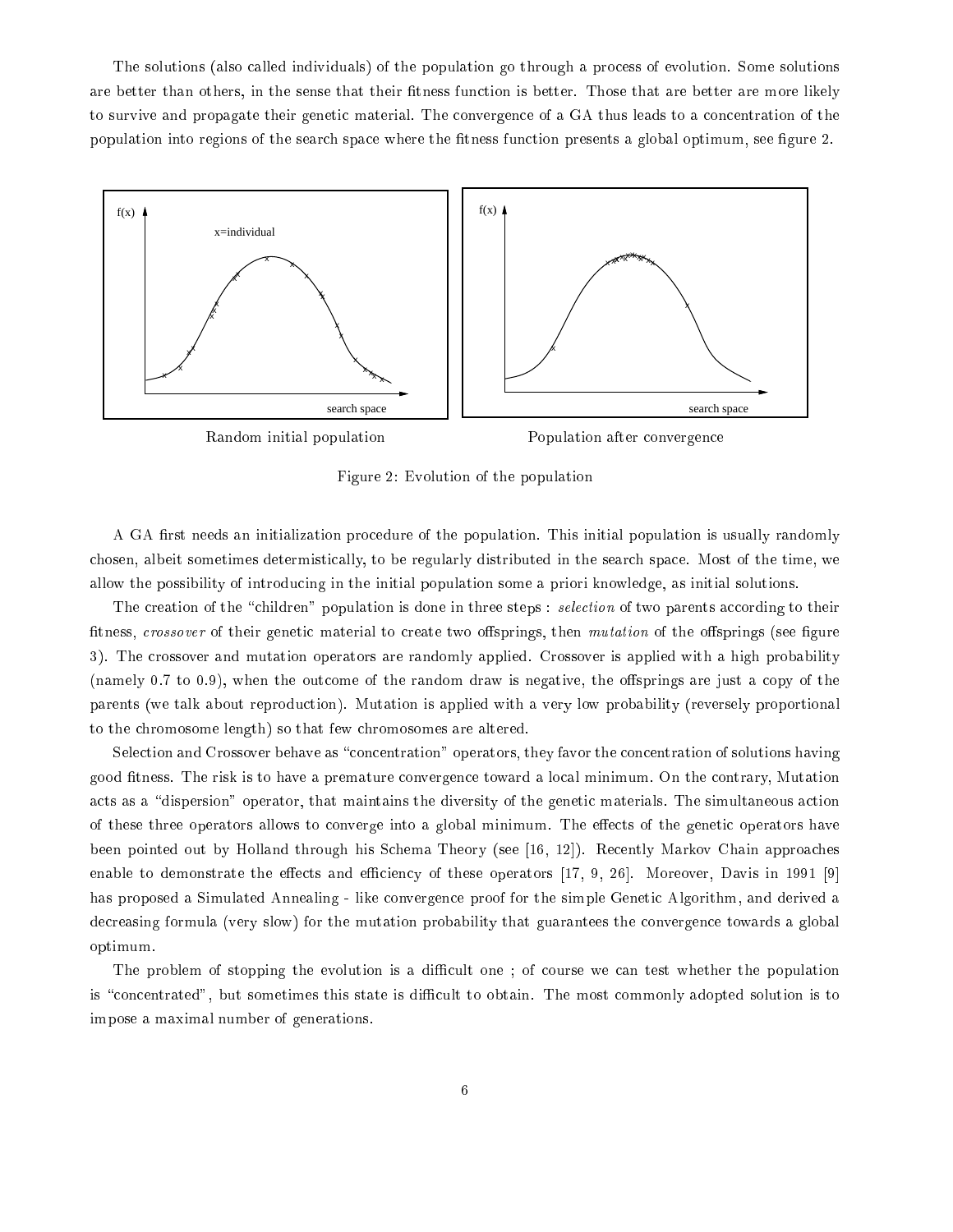

Figure 3: Children creation procedure

#### $2.2$ The Chromosomal Representation

In a GA approach the correspondence between the solutions (phenotypes) and the chromosomes (genotypes) is straightforward ; it is most generally a bijection. It is well-known that in nature this equivalence between phenotypes and genotypes is not so simple. There exist, for example, genes not expressed in the phenotype.

Holland [16] proves that the optimal representation for a GA is a code with minimal alphabet, thus the binary codes are well adapted. Later, Goldberg [12] explains that the most efficient code is a compromise between the size of the alphabet and the complexity of the code. Complexity for a code in that case is the fact that small changes on the code can induce large modications on the solution they represent. Another important constraint is the computational complexity of the encoding/decoding process, because these operations are called many times all during the evolution of a GA. The theoretical knowledge about coding influence on the efficiency of GA is small. Practically, a code is empirically validated.

For the purely optimization applications of GA, the chromosome is simply a concatenation of the binary codes of all the components of the vector of the space to be searched. This space must therefore be bounded. If there are real values, they are sampled with a certain precision, for the case of natural numbers the binary code is straightforward. Notice also that the choice of sampling rates for real values can be problematic [23], and must be handled with care.

#### 2.3 Selection

The selection of a couple of parents is done accordingly to their fitness (i.e. their adaptation to the environment). The function to optimize, which is used as "fitness" function, must be positive; this is the only constraint on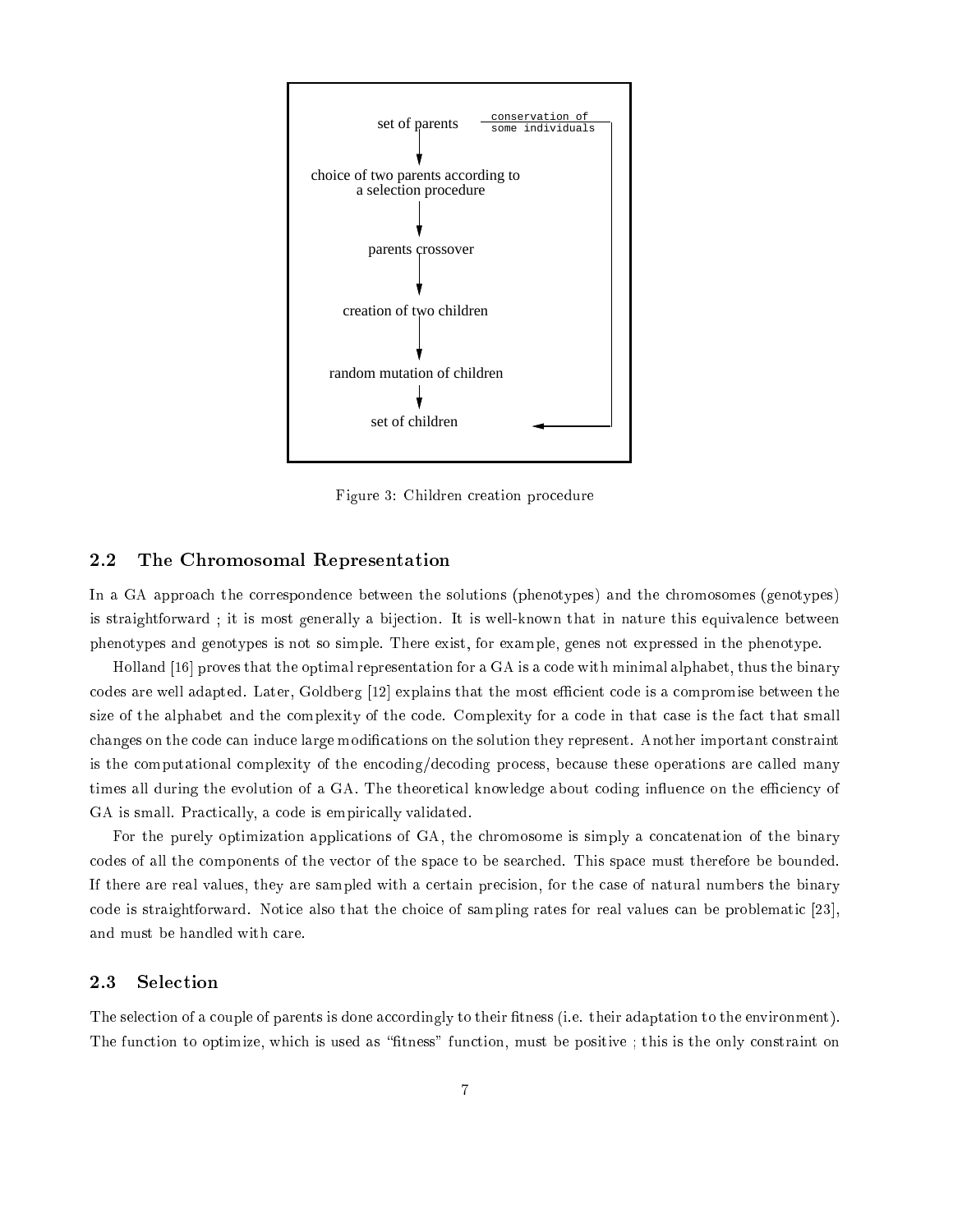### it. It does not need to be derivable nor continuous.

Figure 4 shows a classical selection scheme, where we consider a uniform random shot on a disk, where solutions share sectors proportional to their fitness. The best ones are more often selected than the others.



Figure 4: Parents Selection : Roulette Wheel

The problem of this type of selection is due to the fact that it can favor some "super individual" which are almost always selected, thus favoring some premature convergence of the population, by some sort of "lost of genetic diversity".

To have a uniform and reasonable "selection pressure", a current solution is to scale linearly the fitness function so that its maximum value is C times the mean fitness of the current population. C is named the selection pressure (for precisions, see [12], C is generally between 1.2 and 2). The probability is thus computed  $by$ 

$$
P(x) = \frac{f'(x)}{\sum_{x \in Population} f'(x)}
$$
 and  $f'(x) = a * fitness(x) + b$   

$$
a = \frac{(C-1) * Favg}{Fmax - Favg}
$$
 and 
$$
b = \frac{Favg * (Fmax - C * Favg)}{Fmax - Favg}
$$

Fmax and F avg are the maximum and mean tness on the current population (see gure 5). Notice that the mean fitness in the scaled population is the same as in the original population, and also that the scaling factors are computed at each generation.

### 2.4 Genetic Operators

As we have seen, the genetic operators are the basis of the evolution scheme. They make the population to evolve and converge, while allowing a large exploration of the search space.

### Crossover :

The crossover operator makes the population to converge around solutions with high fitnesses. Thus the closer the crossover probability is to 1, the faster is the convergence. The choice of this probability is a compromise, and depends on the form of the evaluation function. It is chosen empirically, most of the time between 0.5 and 0.9.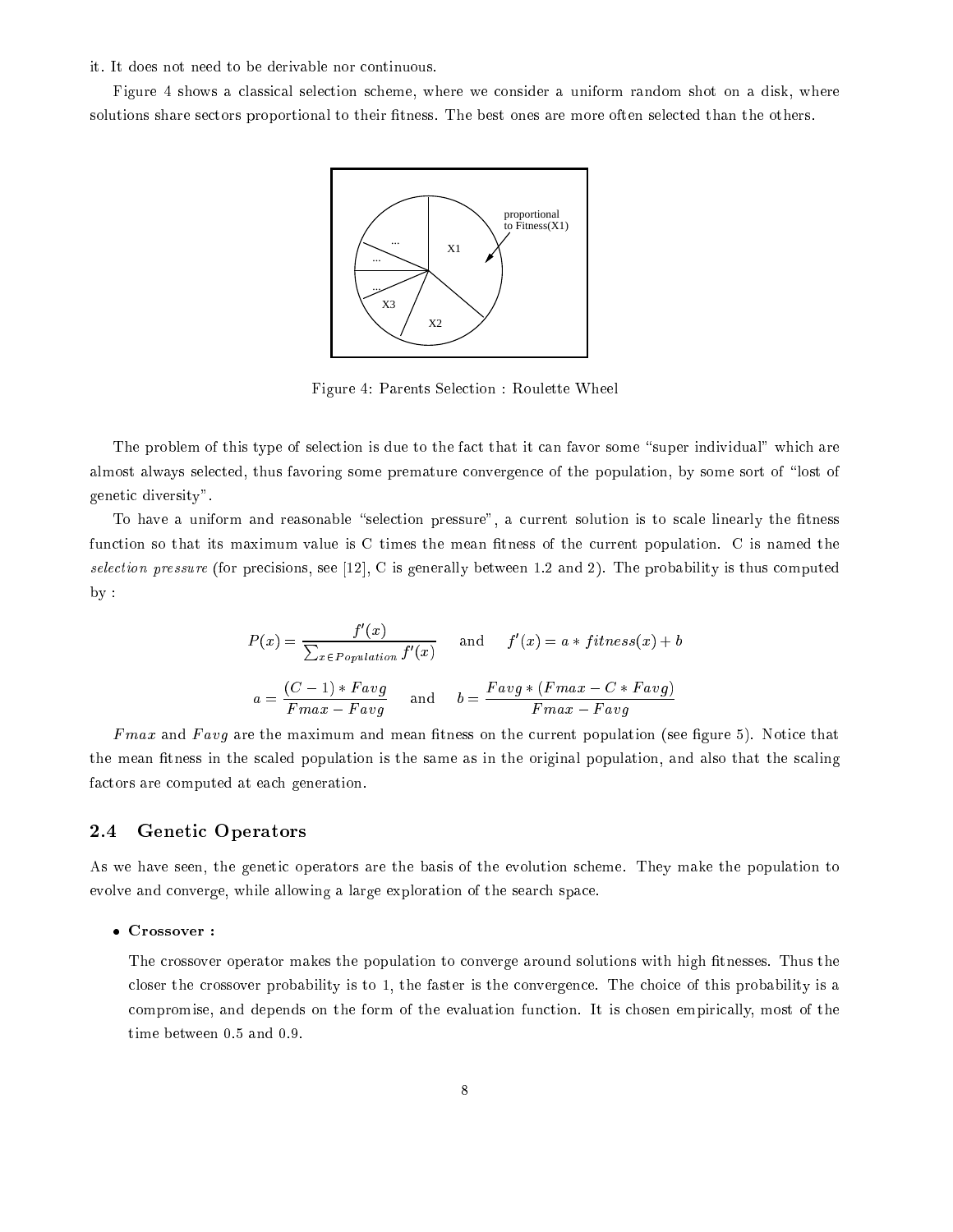

Figure 5: Fitness Scaling for the Selection

There exist two important types of crossover : the one site crossover, where a crossover site is randomly chosen, and around which the code chains are exchanged, see figure 6; or the *uniform crossover*, where each gene of the first offspring is randomly chosen between the parents, the genes of the second offspring is complementary with respect to the random choice, see figure 7. There exists a lot of variations around these types, as the multi-site crossover for example. We have restricted our tests to these two particular ones.



Figure 6: One site Crossover



### Mutation :

The mutation operator chooses randomly a mutation site, and inverts the corresponding bit (or gene), see figure 8.

The effect of this operator is to "trouble" the convergence tendency in order to let the possibility to visit other regions of the search space. One can tell that it limits the "genetic drift" due to the elitist selection procedure (see [14] for a more theoretical explanation).

The mutation probability must be very low and is, in most of the applications, fixed all along the evolution of the GA. Recently, Davis [9] proposed a decreasing mutation probability with respect to the generation evolution, which assures the theoretical convergence toward the global minimum of a simple GA with finite population size and fixed crossover probability. He proved that the mutation probability  $p_m(k)$  must vary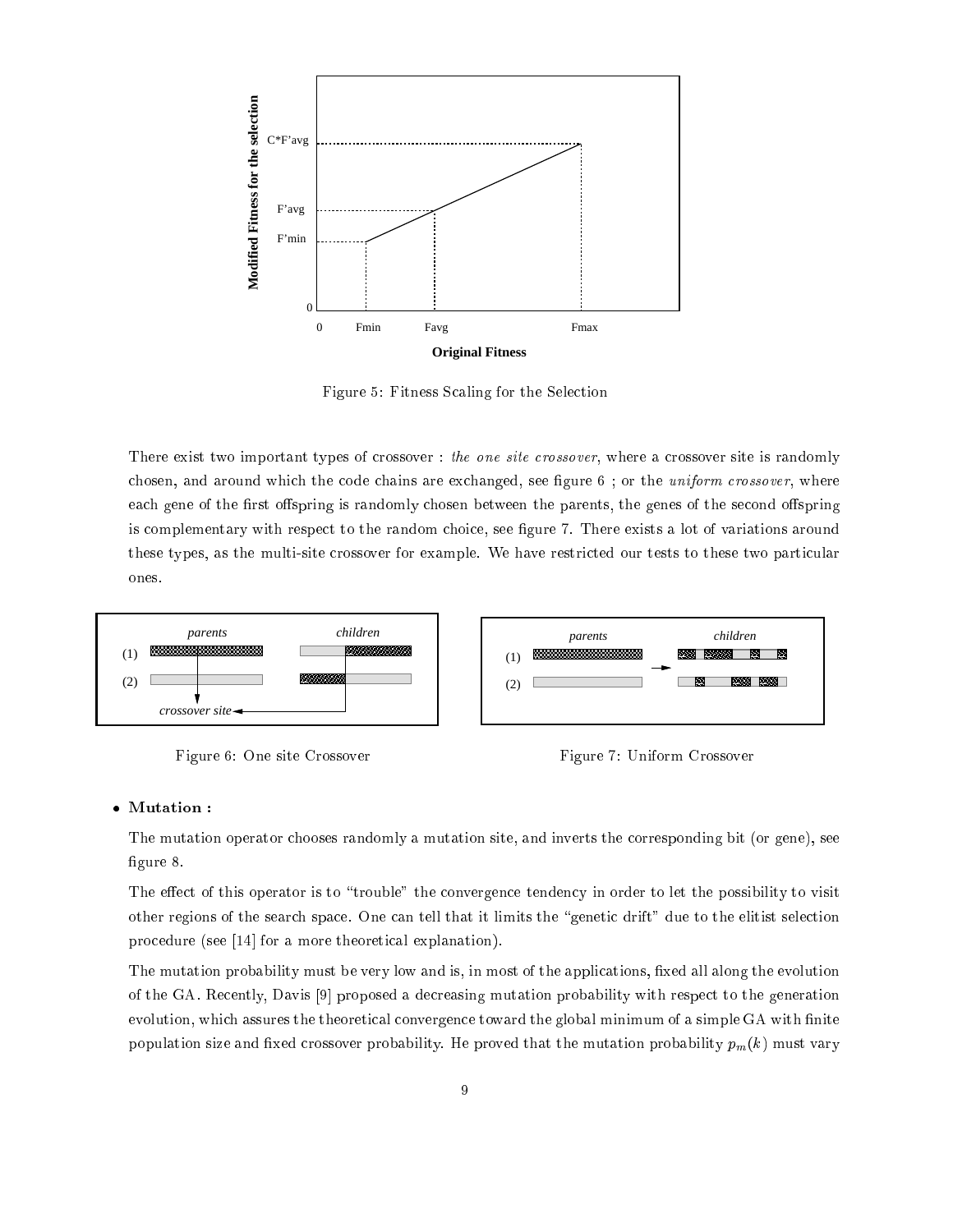

Figure 8: Mutation

at each generation  $k$  with respect to a monotonic lower bound :

$$
p_m(k)=\frac{1}{2}*k^{-\frac{1}{M*L}}
$$

M is the population size and <sup>L</sup> is the length of the chromosomes.

Of course such a decreasing rate is very slow (see gure 9), and needs an innite number of generations to make the GA to converge. When we practically implement a Simulated Annealing algorithm, we use a faster decreasing rate of the temperature than the theoretical one. Here we propose a decreasing rate which is given by the formula :

$$
p_m(k) = p_m(0) * \exp(-\frac{k}{\alpha})
$$

 $p_m(0)$  is the initial mutation probability,  $\alpha$  is computed to yield a very low mutation probability (namely 104 ) at the end of the evolution :

$$
\alpha = \frac{\text{Max Nb of Generations}}{\ln \frac{p_m(0)}{10^{-4}}}
$$

The continuous curve of figure 9 is drawn for a Maximal number of Generation of 100 and an initial mutation probability of 0.25. The theoretical curve (dotted) corresponding to a length of chromosome of 32 bits is drawn for comparison with 1000 generations.

The decreasing rate that we propose permit to have a large exploration of the search space at the beginning, and then a rapid convergence at the end of the evolution of the GA. This rather rough decreasing rate is of course dependent on the form of the function to optimize. If this function is too irregular, some slower decreasing rate is necessary, just as in the case of Simulated Annealing.

#### 2.5 Creation of the new population

To create a new population several techniques are frequently used :

- take all the children created by the application of the genetic operators, and let the old generation "die",
- keep some particular solutions of the "old" population (as the best one for example) and complete the "new" generation by applying the genetic operators,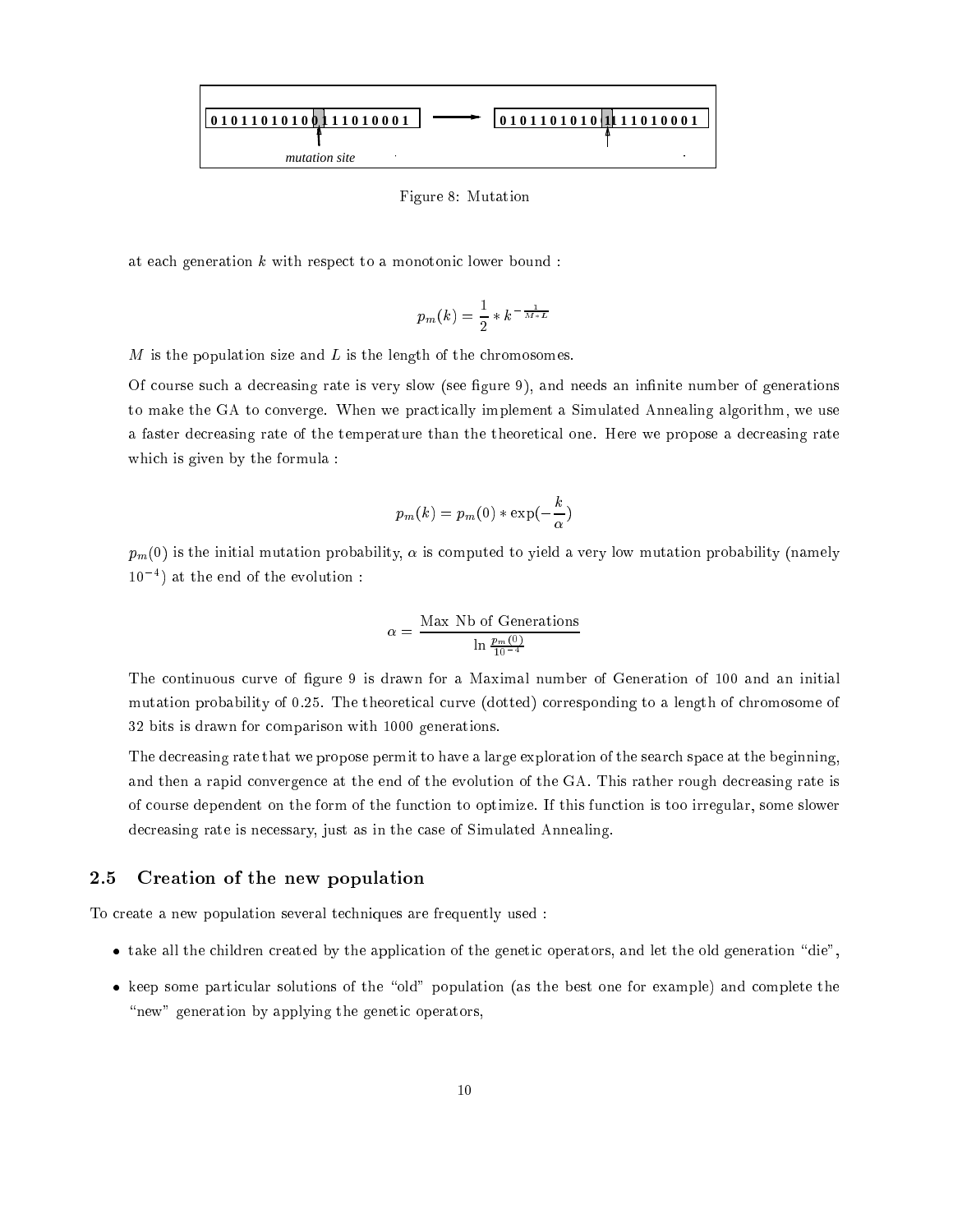

Figure 9: Left, the theoretical curve of Davis (dotted) on 1000 generations, Right, comparison with the one we adopt (continuous) on 100 generations

• create a "children" generation of size N (same as the "old" one), and create the "new" generation by keeping the N best solutions of both generations, "old" and "children".

Our tests prove that the last technique is more efficient in our application. It accelerates the convergence speed by allowing to keep good solutions from one generation to the next one. We have also imposed an unicity condition to the population, i.e. no identical solutions can survive together in the same generation. This is done to avoid creations of super-individuals (artificially replicated in the population, due to their good fitness), which favor also the premature convergence.

### 2.6 Analysis of the final population : solutions extraction

Another interesting characteristic of the convergence of GA is that they "visit" several good local optima, before converging to the global one. A finer analysis than simply finding the solution with best fitness of the final population, can give some interesting information when the GA is stopped before complete convergence.

This can be important, especially in our case, where we search for several local - or global - optima. Thus, we have developed a simple clustering technique, which permits to locate several local optima present in the final population. We will also see (in section  $4$ ) that we can favor such convergence comportment using sharing techniques.

The extraction procedure is very simple :

- 1. we search for the solution having the best fitness, this optimum is the "center" of a cluster,
- 2. we extract from the population all the solutions which are in the neighborhood of this optimum. This notion of neighborhood is defined with a maximal distance (we will see that this distance is easily defined with the sharing technique)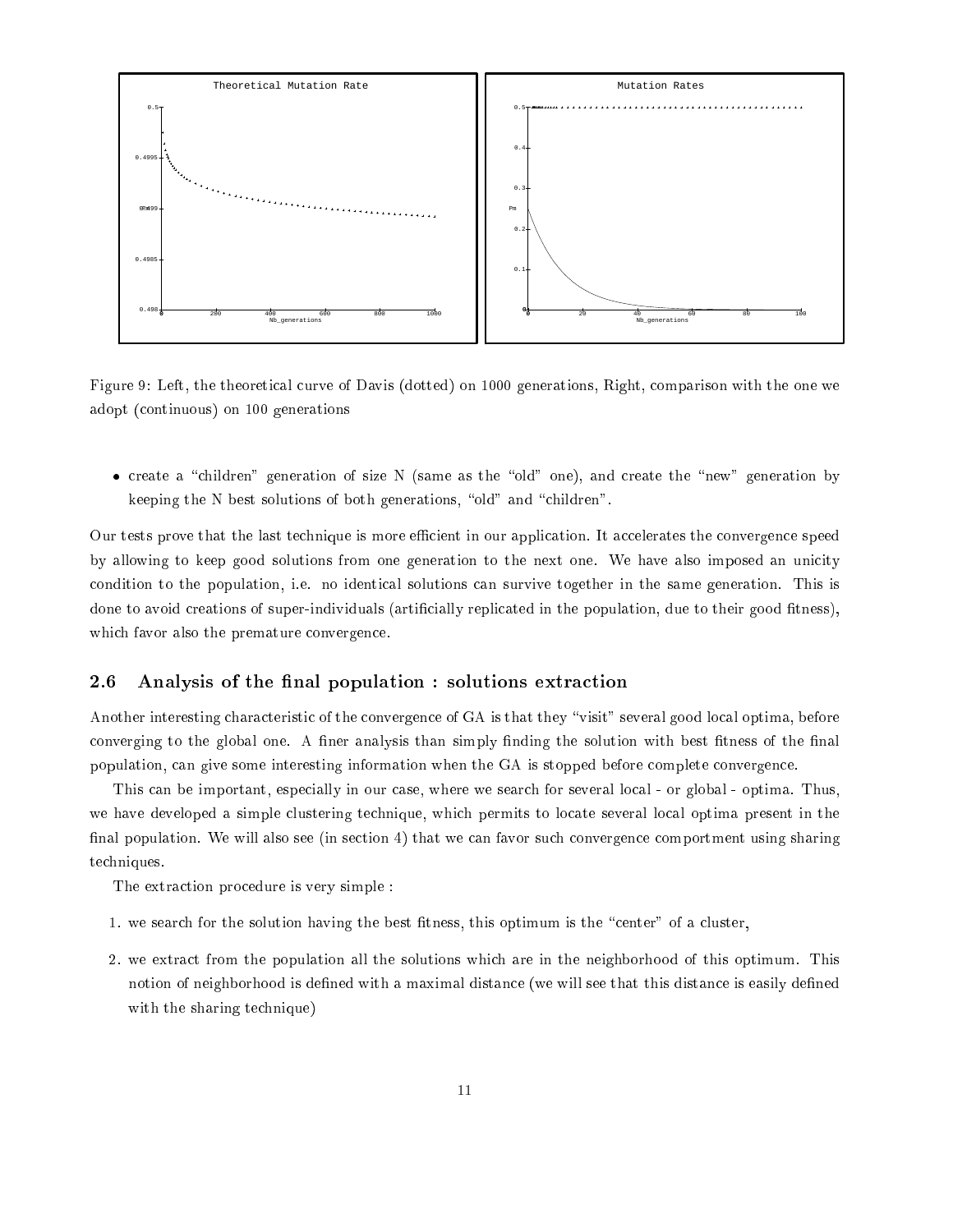

Figure 10: Clustering of the population around several optima

3. start again in 1, until there is no more solutions in the population, or the fitness of the local maximum is smaller than a fixed threshold.

#### 2.7 **Summary**

We can summarize the characteristic of a GA in the following points :

- GAs are stochastic optimization techniques, working simultaneously on a set of solutions.
- Only one hypothesis is necessary for the function to be optimized : it must return bounded from below (it is possible to offset the function so that it furnishes a positive or null value to the selection process), no derivability nor continuity hypotheses are needed.
- The convergence of a GA is a concentration of the population near the global optimum.
- The speed of convergence and the quality of the final solution depend on the chromosomal coding, on the form of the function to be optimized, and on the parameters of the GA. The parameters tuning is mostly empirical (few theoretical results exist now).
- In the serial version, the computing time is high, and for applications as ours, most of the time is spent in the computation of the fitness function.

# 3 THE PRIMITIVE EXTRACTION PROBLEM

We detail here the characteristics of the GA we have implemented for the 2D geometrical primitives extraction application.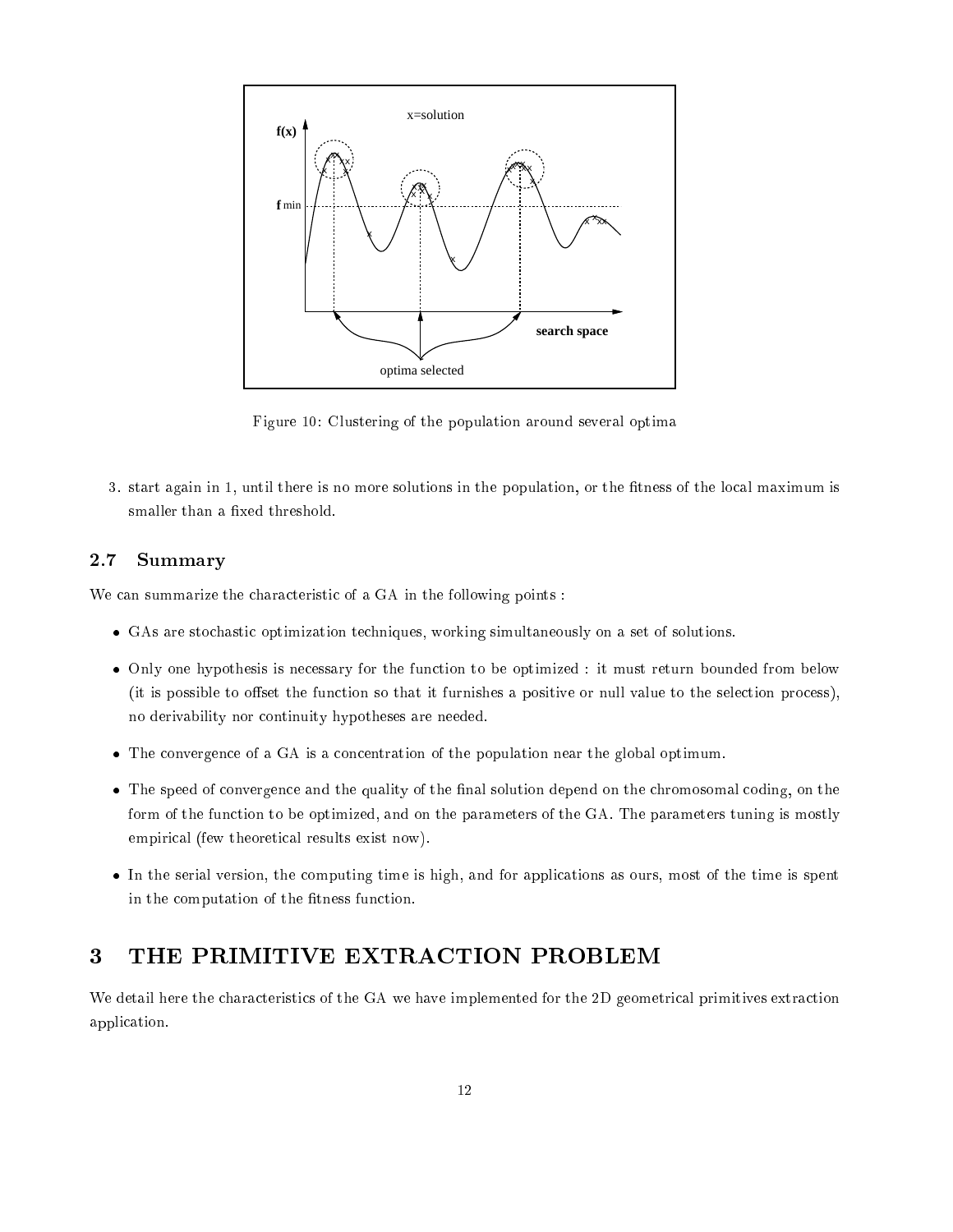### 3.1 Primitives Coding

In the approach of Roth and Levine [28], the chromosome representing a primitive is the coding of the points needed to define that primitive. These points are contour points of the primitive. The representation of a primitive with a minimal set of points makes the extraction process less noise-sensitive and the chromosomal coding trivial : a chromosome is the concatenation of the codes of its minimal set of points. But that representation has a main drawback, the redundancy : the same primitive can be represented by several differents chromosomes, one for each possible permutation of the points of the minimal set.

In our application, we propose a different coding, which insures the unicity of the representation :



Figure 11: Graphical coding of a segment, a circle, a quadrilateral, and of an ellipse

- Gegment : 2 points of the image  $I = [0..x_{max}, 0..y_{max}]$ , with integer coordinates, representing the vertices of the segment,
- Circle : 1 point of I for the center of the circle, and a positive integer of  $[0.. \max(x_{max}, y_{max})]$  for its radius,
- $\bullet$  Ellipse : 2 point of 1, the center  $\cup$  and the point P, a positive real  $a$ , between 0 and  $\frac{1}{b}$ , representing the rotation angle of the ellipse. The characteristics of this coding are classical for computer graphics and are detailed in  $[19]$ , see figure 11,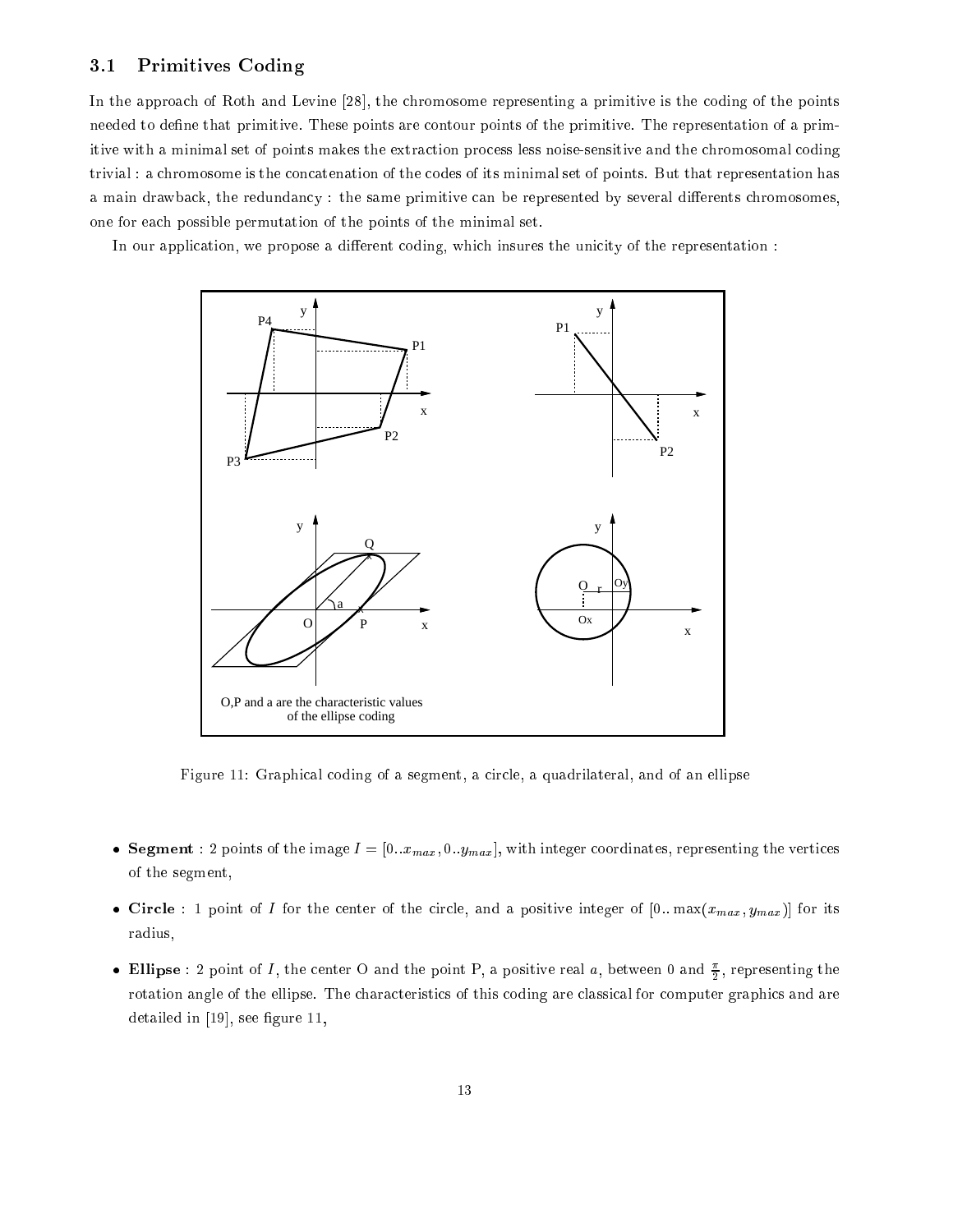- $\bullet$  Rectangle : 2 points of I, coordinates of the top-left and bottom-right vertices. This rectangle is parallel to the axes of the image. For different orientations, we add a positive real, between 0 and  $\frac{1}{9}$ , for the rotation angle.
- Quadrilateral : 4 points of  $I$ , for the 4 vertices.

### 3.2 Computation of the fitness function

For the computation of fitness function we prefer to use distance images, instead of simple contour images. Indeed, if we use contour images, the fitness function is a measure of the contour points in coincidence with the trace of the primitive. See figure 12 a), for the example of segment fitness computation. To tolerate small errors, it is often necessary to make a computation on a strip centered on the primitive, which increases the computational time of an evaluation of the fitness function, see figure 12.

Moreover, the form of the fitness function in that case is very irregular, and a primitive near a real contour has no more information than a primitive which is far away from it. The convergence of a GA in that case can be very slow, especially when the contours are sparse in the image.



Figure 12: Fitness computation on contour images

We use a well-known tool of mathematical morphology, which furnish distance images, i.e. grey-level images computed from contour images, where each pixels gives the value of its distance to the nearest contour point. These images are easily created by application of two masks on a contour image, see [4]. The distances computed are parameterized by  $d_1$  and  $d_2$ , see figure 13, which represent the two elementar distances on vertical/horizontal and diagonal directions. We use Chamfer distance  $(d1 = 3$  and  $d2 = 4)$ , or more "abrupt" distances  $(d1 = 10$ and  $d2 = 14$ ), in our application, see figures 14 and 15. The tuning of d1 and d2 depends on the frequency of the contour points on the image, and we can think of an "adaptative" tuning of these parameters (we have not implemented it yet).

The benefit of using such distances images is double : first, the fitness function is more rapid to compute (using the trace of the primitive is largely sufficient), and secondly, the tolerance to small errors is improved. The fitness function takes into account the mean intensity of the pixels of the distances image in coincidence with the trace of the primitive (to position the primitive), plus a counting term of effective contour pixels on the trace (to favor bigger primitives).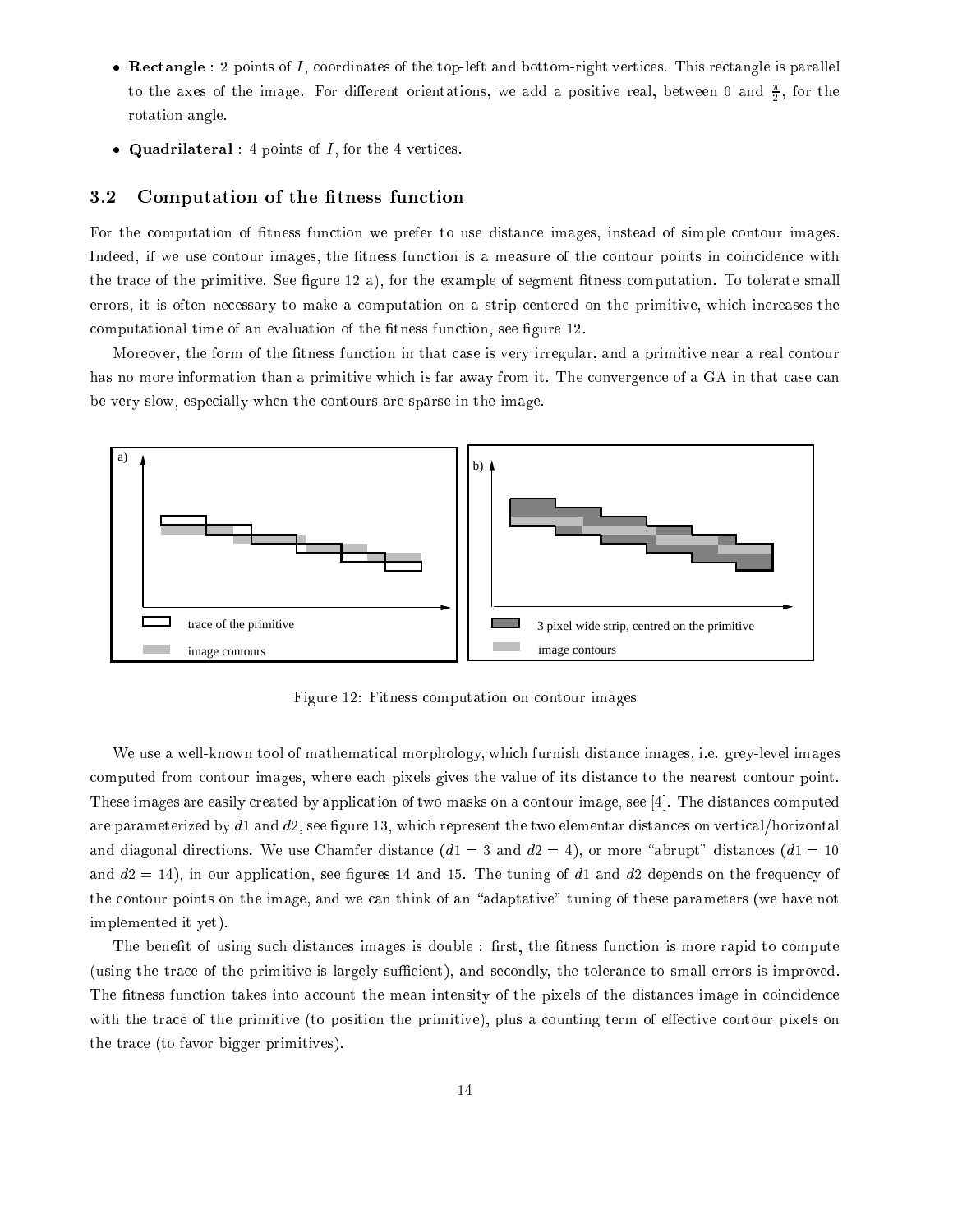

Figure 13: Distance Masks



Contours image Chamfer distance  $(3,4)$  distance  $(10,14)$ 

Figure 14: Example of distance images on a synthetic image

# 4 THE SHARING TECHNIQUE

The primitive extraction method described before permits to detect only one primitive at each run of the GA. To detect all the primitives of the image it is necessary to iterate the process, by updating the contour image (just by "removing" the contours on the image that correspond to the detected primitive), regenerate the contour image, and re-run the GA on that new environment. We stop the process when there are no more contours in the image, or when the best detected primitive by the GA has a fitness under a fixed threshold.

The interest of detecting several primitives in the same GA-run is evident. For that purpose, we propose to use a sharing technique, followed by the simple clustering we have described before.

### 4.1 Historical aspects of the sharing scheme

As we have seen, in the case of multi modal functions, the simple GA is not fully efficient : if there exists several strictly equivalent global optima, the GA population converges randomly to one of them. A solution to that problem is copied from the natural phenomena of "niching" of populations. Individuals of a same subpopulation have to share the local resources. Due to overcrowding, the local resources decrease, and individuals tend to search other places. In GAs several solutions have been proposed, based on explicit or implicit creation of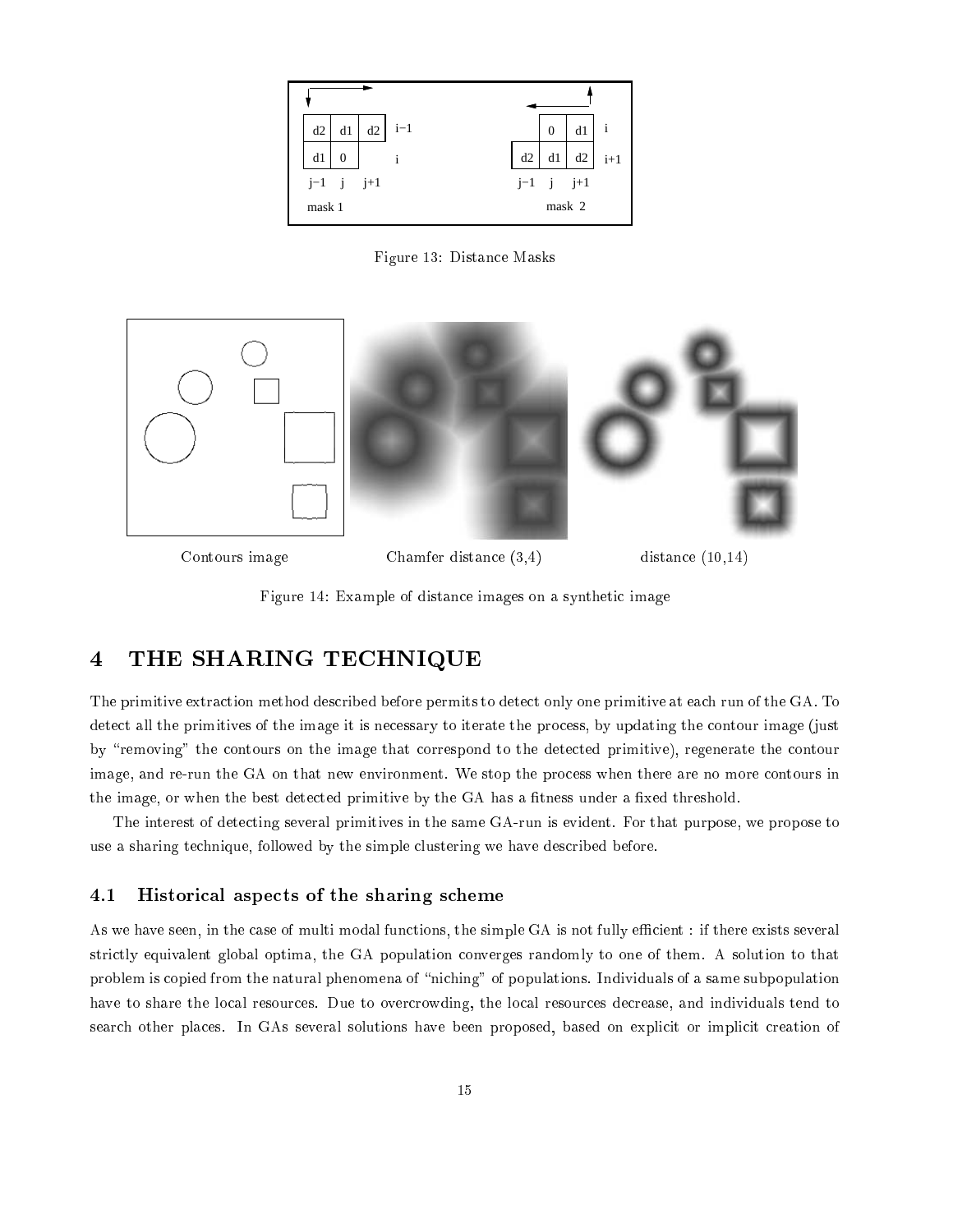

Figure 15: Example of distance images on a real image

niches. More precisely, we can divide these approaches in two classes. The first one represents techniques to maintain the diversity in the population along the GA evolution, thus in a certain measure it favors the creation of separate subpopulations. The second one uses a modification of the fitness function to simulate the sharing of local resources in the population.

• Diversity conservation : Caviccio's approach in 1971 [12, 13] was the first attempt to induce nichelike and species-like behavior in GA. Specifically, he introduces the mechanism of *preselection* : a child replaces only one of its parents, the one which has the lowest fitness, and only if the child's fitness is better. Chromosomes (or strings) tend to replace similar ones, and thus tend to create sub-species.

De Jong in 1975 [12, 13, 20] proposed a generalization of this technique with the crowding scheme. A child replaces one of its neighbor, the one having the lowest fitness. Strings replace existing strings accordingly to their similarity. It tends to maintain diversity within the population, and reserve room for one ore more species.

Mauldin in 1984 [12, 13, 25] proposed a sort of unicity operator using a Hamming distance. He defines a uniqueness operator, which arbitrarily returns diversity to a population whenever it is judged to be lacking. A child must be different of every population member at a minimum of  $K\mathfrak{u}$  genes. If it is not sufficiently different, it is mutated until it satisfies the constraint.  $K\mathfrak{u}$  decreases with time (similar to the cooling of simulated annealing).

It is interesting to note that uniqueness combined with De Jong's crowding scheme worked better than either operator by itself [13, 25]. But we will see that with help of sharing functions it is possible to maintain an appropriate "more intelligent" diversity.

• Sharing : Goldberg and Richardson in 1987 [13, 12] proposed the *sharing* scheme, where individuals share effectively the local resources. This is a way of imposing niche and speciation on strings, based on some measure of their distance to each other. This is done with the help of a so-called sharing function. Schematically, the fitness of an individual is lowered in function of the number of its neighbors.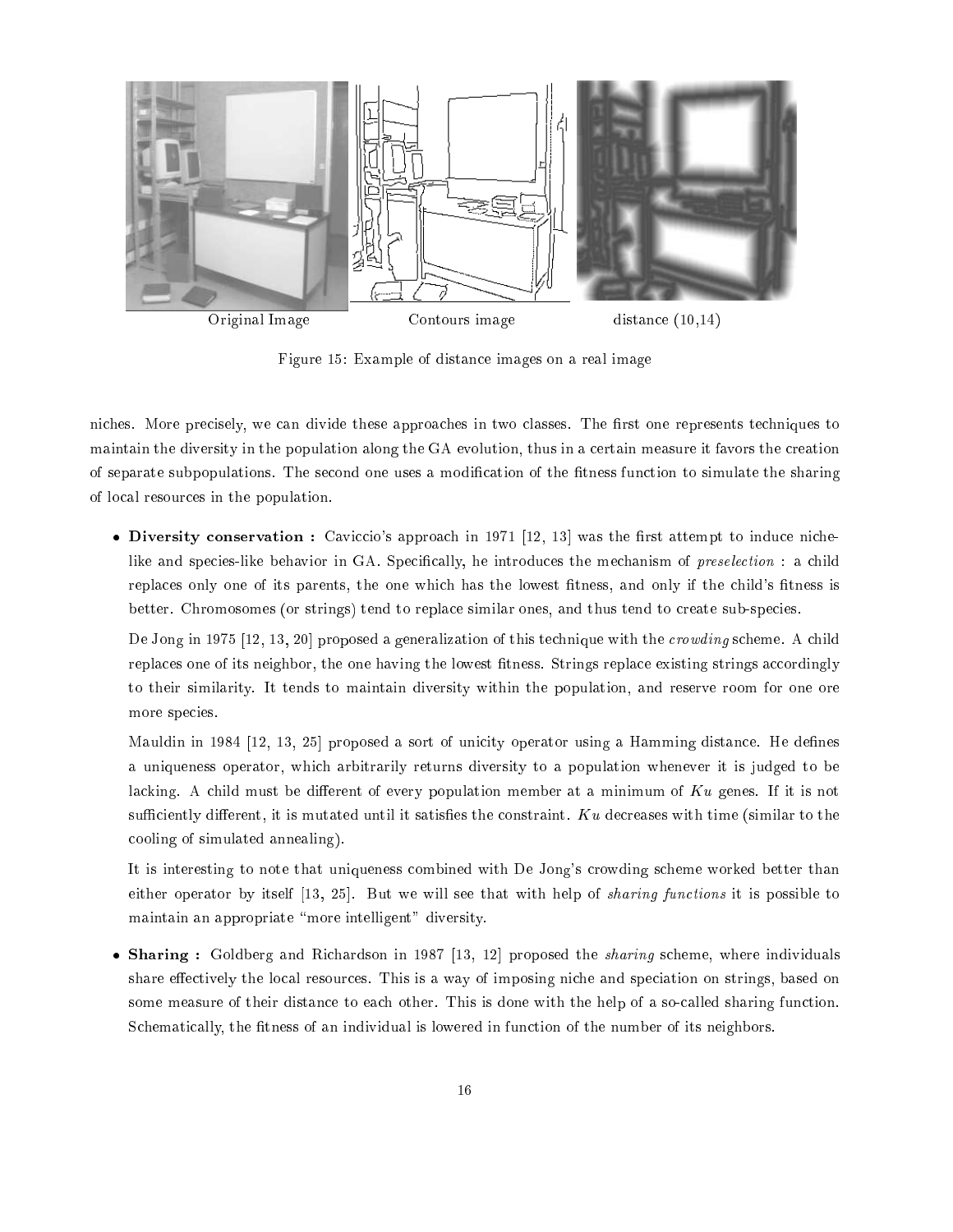These methods have been carefully studied these last five years, and the ability of the sharing technique has been theoretically demonstrated to find multiple, good solutions, for example using the finite Markov Chain Analysis as Horn in 1993 [17]. A niched GA tell us more about the fitness landscape than what the best solution is : each niche, representing a \good solution" has a subpopulation proportional to its fit ness.

Notice that there exists also techniques that explicitly creates subpopulations, as Cohoon in 1991 [6], on separate processors, and exchanges individuals between these subpopulations at fixed times, creating a sort of "catastrophe" in the stabilized subpopulation (Punctuated Equilibria).

We have preferred to use the sharing technique defined by Goldberg and Richardson, because the preceding niching technique does not ensure that the separate subpopulations will evolve on separate optima. In a certain manner, the sharing technique ensures that several optima will be "inhabited" if there exists.

### 4.2 The sharing function

The sharing function is a way of determining the degradation of an individual's fitness due to a neighbor at some distance. Of course, we have to define a distance on our search space. It can be computed on chromosomes (genotypic distance), as Hamming distances between strings, or in the search space itself (phenotypic distance).

In our application, we have preferred to use the phenotypic distance between primitives. Indeed phenotypic distances, when we can use them have been demonstrated as being more powerful [13].

The neighborhood notion is a fuzzy one, we define a fuzzy neighborhood from a membership function  $sh()$ , which is a function of the chosen distance d. The membership function that we use, proposed by Goldberg and Richardson [13], depends on two constants :  $\sigma_{share}$  which commands the extent of the neighborhood, and  $\alpha$  for its "shape", see figure 16

$$
Sh(d) = \begin{cases} 1 - (\frac{d}{\sigma_{share}})^{\alpha} & \text{if } d < \sigma_{share} \\ 0 & \text{else} \end{cases}
$$



Figure 16: Neighborhood form according to  $\alpha$ 

Sharing is implemented by changing the fitness function to a shared fitness, which is the fitness divided by its niche count  $m_i$ :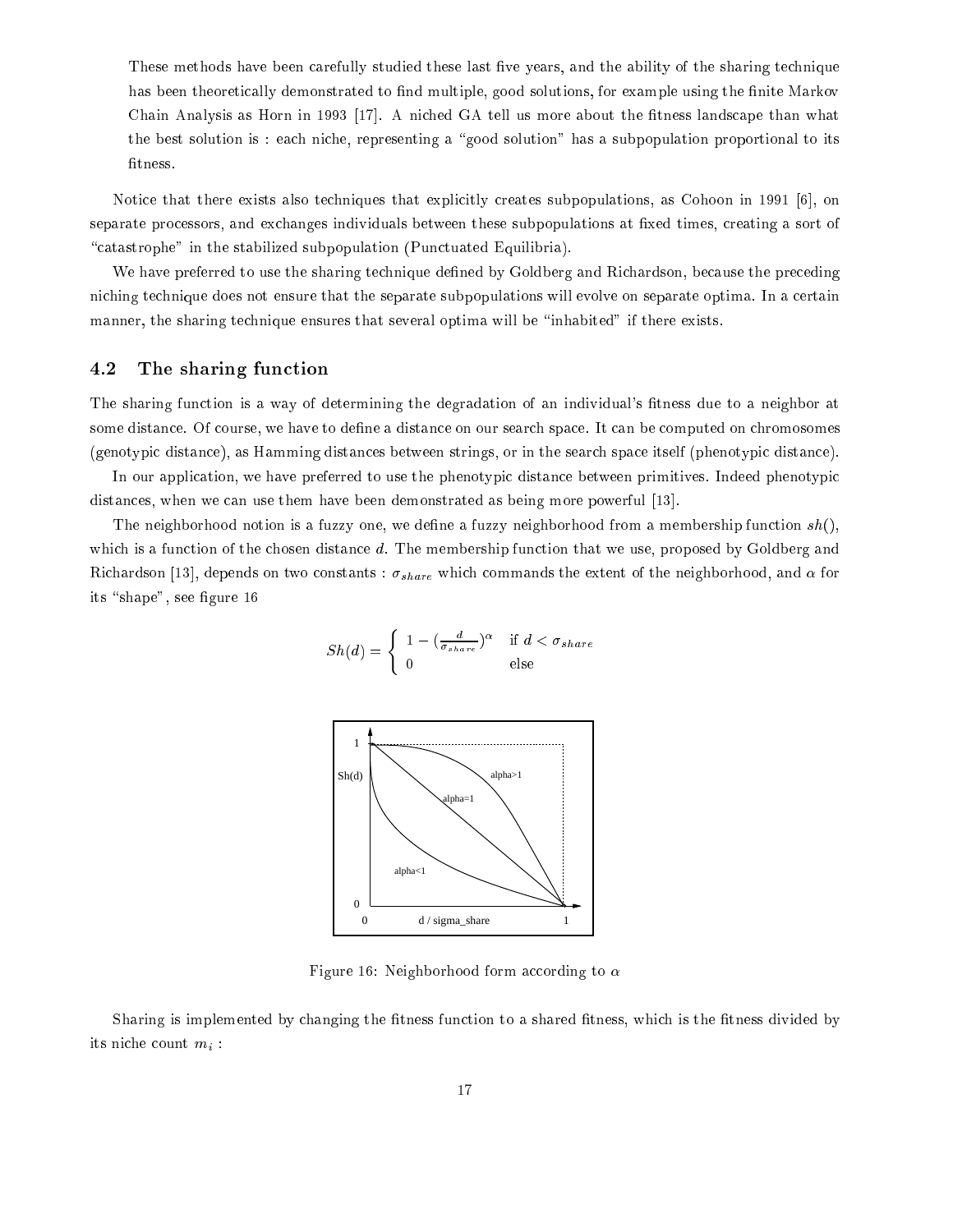NewFitness(i) = 
$$
\frac{\text{Oldfitness}(i)}{m_i}
$$

$$
m_i = \sum_{k=1}^{N} Sh(d_{ik})
$$

The effect of sharing is to separate the population in subpopulations of sizes proportional to the height of the optima. Goldberg and Richardson [13] have explained that a sharing is stabilized when  $\frac{m_h}{m_h}=\frac{2\pi}{m_k}\ (\forall h,k)$ with  $h$  and  $k$  different local optima), see figure 17.



Figure 17: Repartition of the population after a sharing

The results of the sharing technique depend mainly on the tuning of the parameter  $\sigma_{share}$ , which is a measure of the separation we accept between two detected peaks of the function to optimize. Notice that methods to estimate the  $\sigma_{share}$  parameter have been proposed (as in [10]).

### 4.3 Sharing with mating restriction

If we examine the evolution of a shared GA, on a simple multi modal function, we notice that there are some individuals that drift between two peaks. This is due to the fact that the crossover of individual belonging to different niches rarely results in an individual near these optima. Booker [3] has proposed to limit the crossover of different "species". He modified the selection technique in the following way :

- choice of the first parent,
- scanning of the population to find the subpopulation of individuals that have a distance with it less that  $\sigma_{cross}$  ( $\sigma_{cross}$  is currently take equal to  $\sigma_{share}$ ),
- if the size of this subpopulation is bigger that 1, we apply the classical elitist selection in that subpopulation, otherwise, the other parent is chosen in the whole population.

Goldberg and Richardson [13] have proven on simple multi modal functions that the mating restriction scheme improves the efficiency of the sharing.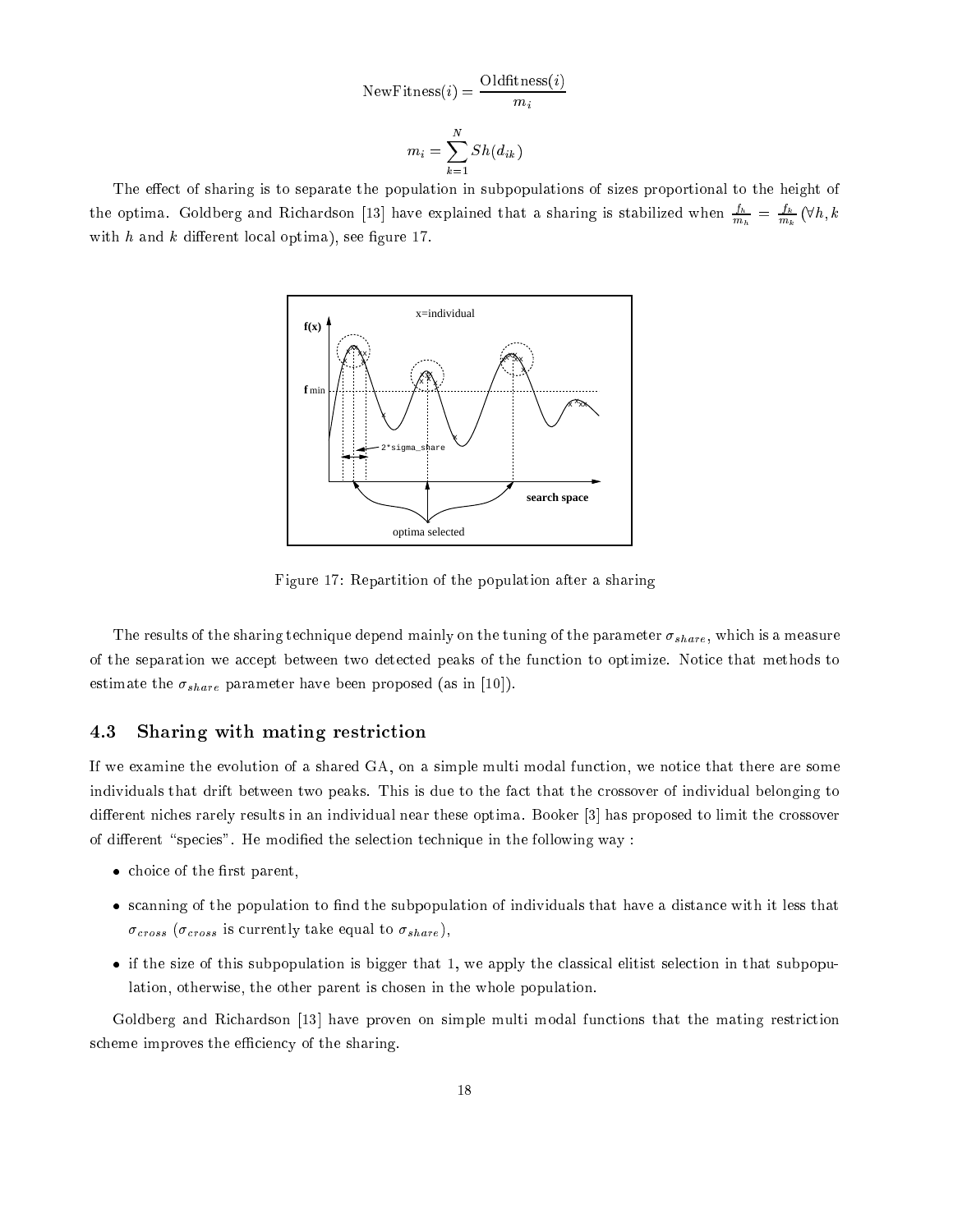

Figure 18: Initial random population (segments)



Figure 19: Final classical convergence of the population (after 80 generations)

### 4.4 A modied sharing technique

We propose another scheme for the sharing, based on the relative importance of the individuals in a neighborhood. An individual with a low fitness in a niche will have a few influence on crossovers in that particular sub-population, and will surely disappear to the benefit of better individuals. Goldberg and Richardson just take into account the number of neighbors to share the fitness. We prefer to take also into account the "force" of the neighbors. The new sharing scheme is thus :

NewFitness(i) = 
$$
\frac{\text{OldFitness}(i)}{\mu_i}
$$

$$
\mu_i = \sum_{k=1}^{N} (\text{OldFitness}(k) * Sh(d_{ik}))
$$

 $\mu_i$  represents a fuzzy mean fitness in the neighborhood of the individual i. Thus  $\frac{1}{\sigma_i}$  $\mu_i$  is a measurement of the relative importance of the individual with respect to his neighborhood. Following [13], we can tell also that the evolution process is stabilized when :

 $\cdot$   $\cdot$ 

$$
\frac{fitness(pic_h)}{\mu_{pic_h}} = \frac{fitness(pic_k)}{\mu_{pic_k}}
$$

It tends to equilibrate the subpopulations in the peaks, independently of their height, since they are bigger than a certain threshold. This particular fact permits to \inhabit" more peaks with the same population size, than with the classical sharing technique, where the best peaks attract much more individuals, and thus reduces the number of individuals which can occupy other peaks.

This comportment is very interesting in our case because the function we have to optimize is strongly multi modal, and we have noticed an important improvement in the performances in using our sharing scheme, in comparison with the classical sharing. For example, for a population of 100 individuals (see figures 18, 19, and 20), we can detect 4 to 7 optima in the same run. Of course the shared GA takes more CPU time to converge but we noticed a global improvement of the computational time in comparison with the simple GA.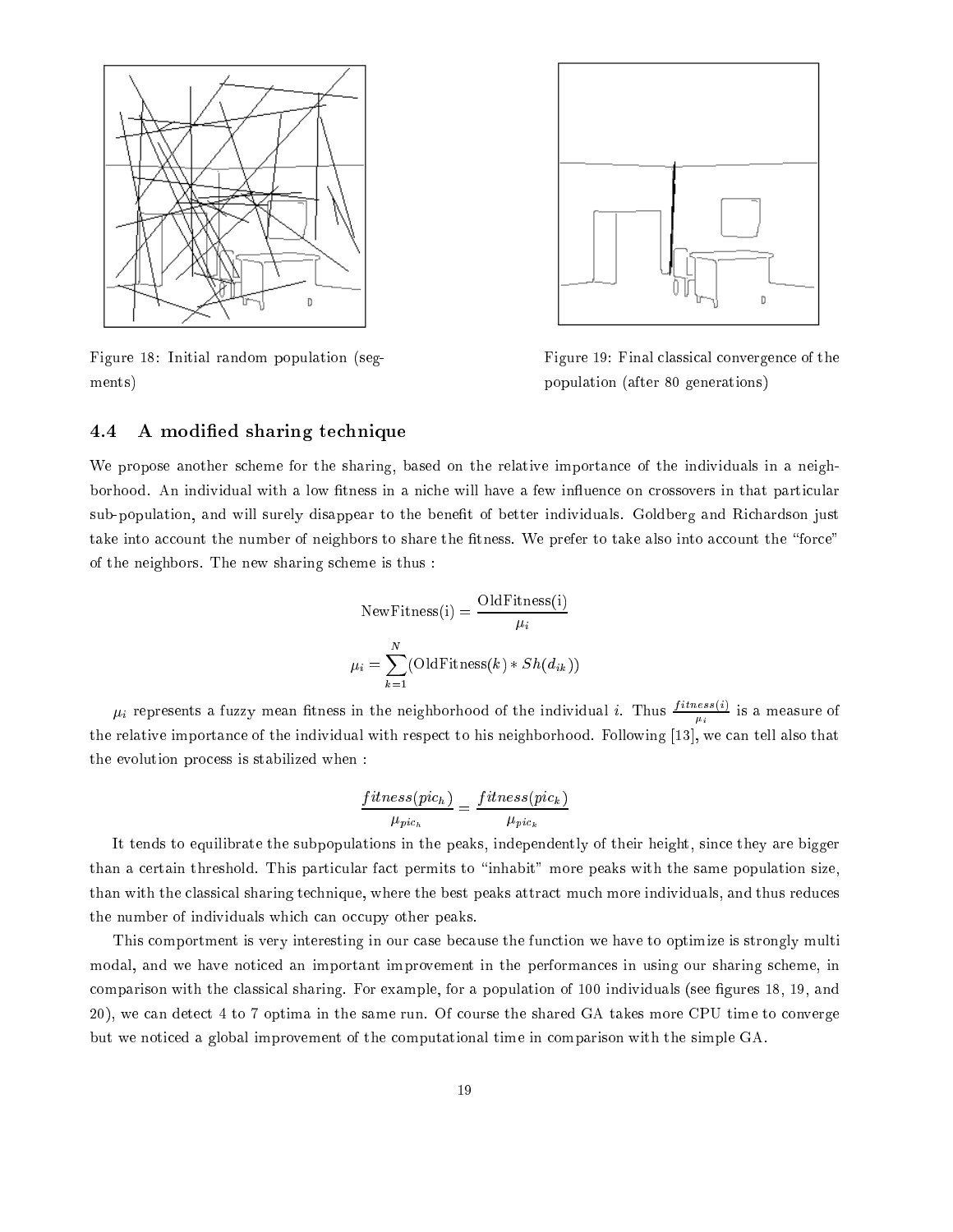

Figure 20: Convergence with sharing

# 5 RESULTS

We present here results on synthetic and real images, for three primitives :

- segments : on gures 23 and 31, a GA run (wich furnish 4 to 12 segments at the same time) takes 10 to 15 seconds on a Sparc II station,
- $\bullet$  circles : on figure 24, it takes 70 to 80 seconds for circles,
- ellipses: on figures 32 and 33,
- rectangles : on figures 25 and 28.



Figure 21: Synthetic image Figure 22: Contours

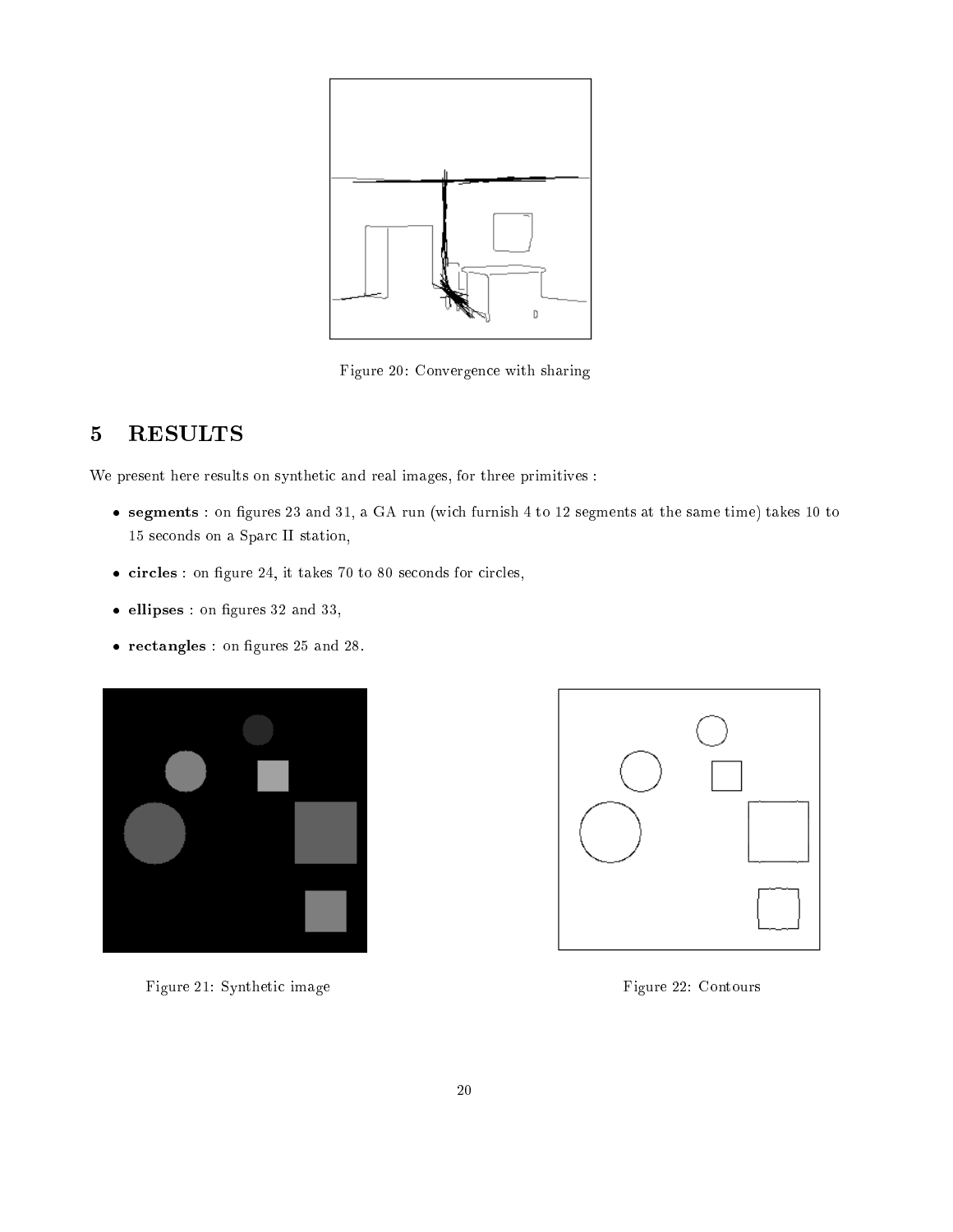

Figure 23: Segments detected (black) and contours (grey)



Figure 24: Circles detected (black) and contours (grey)

## 6 CONCLUSION

The method we have presented, is complementary to the Hough Transform, in the sense that for simple primitives (less than 4 parameters), GA is not efficient, Hough Transform must be used. For the segments detection task, the GA application we have presented (in a parallel implementation), could be concurrent to the Hough Transform. GA is much more interesting for complex primitives (circles, ellipses, quadrilaterals, etc ...). The application to detecting another type of primitive is easily done by updating the fitness function, and the distance function.

We can also think about some applications of the Hough Transform, called Generalized Hough Transform, where we have a reference form (non parameterized) and search the presence of that form in an image. This is done through the construction of an accumulator of possible translations and rotations of the form. Once again the Hough Transform is limited, and the search is mostly done on a few parameters (translation or rotation or dilatation). The GA approach can also furnish a tool to do such a search with displacement, and deformation parameters together.

The particular formulation of GA approach permits to easily use tools as distance images, which smoothen the function to optimize, and decreases the convergence time. We have also exploited the sharing scheme to improve the efficiency of the search on multi modal fitness functions.

The main problem of such an approach remains the parameters tuning, because it severely influences the convergence speed, and the quality of results. Except for the mutation probability where we could use some theoretical results, this tuning is now experimentally done, and varies for each type of primitives.

To conclude, we can tell that theoretical researches on GAs are directed towards the problem of judicious choice of parameters, see for example the recent results we use for the mutation probability variation ([9] in 1991). Another point to mention is that GAs can be very easily parallelized, and some authors claim that it permits to divide the computational time almost by the number of processors used. We intend now to program a parallel version of the algorithm.

We hope to have pointed out in this paper the interest of considering GA approaches for complex optimization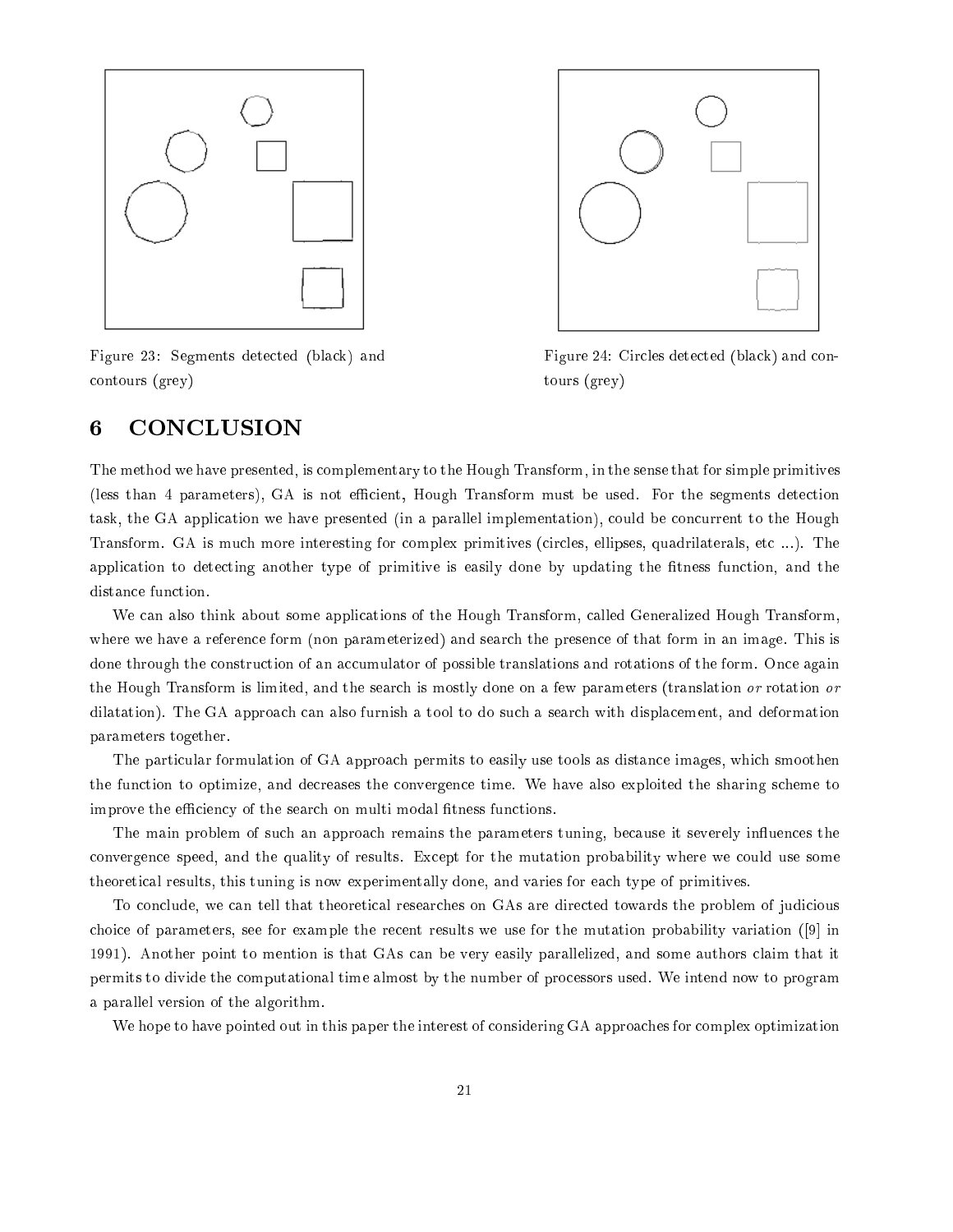

Figure 25: Rectangles detected (black) and contours (grey)



Figure 26: Synthetic image Figure 27: Contours



problems involved in image processing and robot vision tasks. We do not claim that GA can replace some wellknown techniques, but we think that they can be considered as a complementary approach for some problems which are untractable with classical techniques.

# References

- [1] E. Aarts and P. Van Laarhoven. Simulated annealing : a pedestrian review of the theory and some applications. AI Series F30, NATO.
- [2] J. Albert, F. Ferri, J. Domingo, and M. Vincens. An approach to natural scene segmentation by means of genetic algoritms with fuzzy data. In Pattern Recognition and Image Analysis, pages 97-113, 1992. Selected papers of the 4th Spanish Symposium (Sept 90), Perez de la Blanca Ed.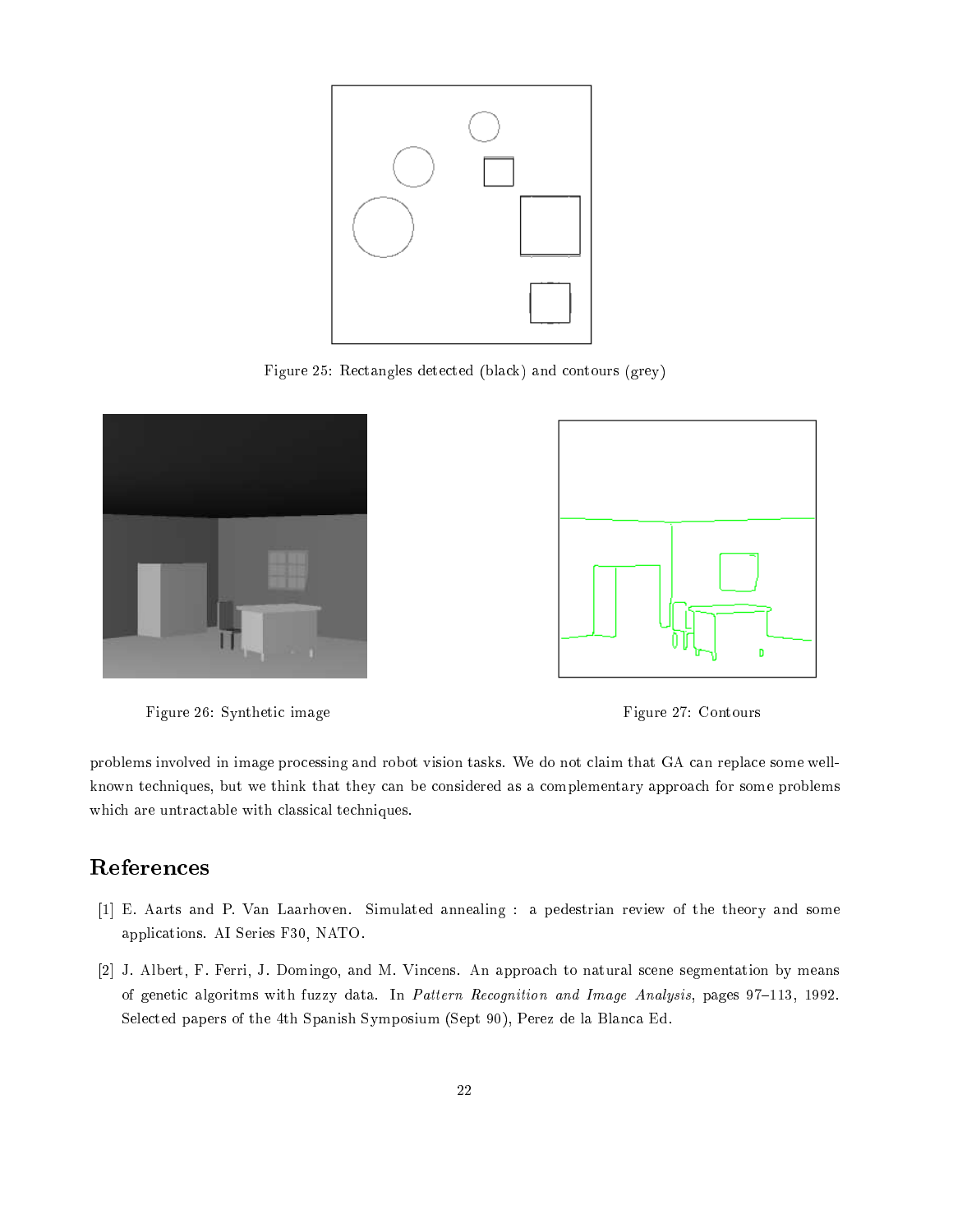

Figure 28: Rectangles detected (black) and contours (grey)



Figure 29: Real image **Figure 30: Contours** 



- [3] L. B. Booker. Intelligent behavior as an adaptatition to the task environment. PhD thesis, University of Michigan, Logic of Computers Group, 1982.
- [4] Gunilla Borgefors. Distance transformations in arbitrary dimensions. Computer Vision, Graphics, and Image Processing, 27:321-345, 1984.
- [5] A. Bihian C. Lemarechal, J.J. Strodiot. On a bundle algorithm for nonsmooth optimization, pages 245-282. Academic Press, 1881. Non-Linear Programming 4, Mangasarian, Meyer, Robinson, Editeurs.
- [6] J. P. Cohoon, S. U. Hegde, W. N. Martin, and D. S. Richards. Distributed genetic algorithms for the floorplan design problem. IEEE Transactions on Computer-Aided Design, 10(4):483-492, April 1991.
- [7] Y. Davidor. Genetic Algorithms and Robotics. A Heuristic Strategy for Optimization. World Scientic, 1991.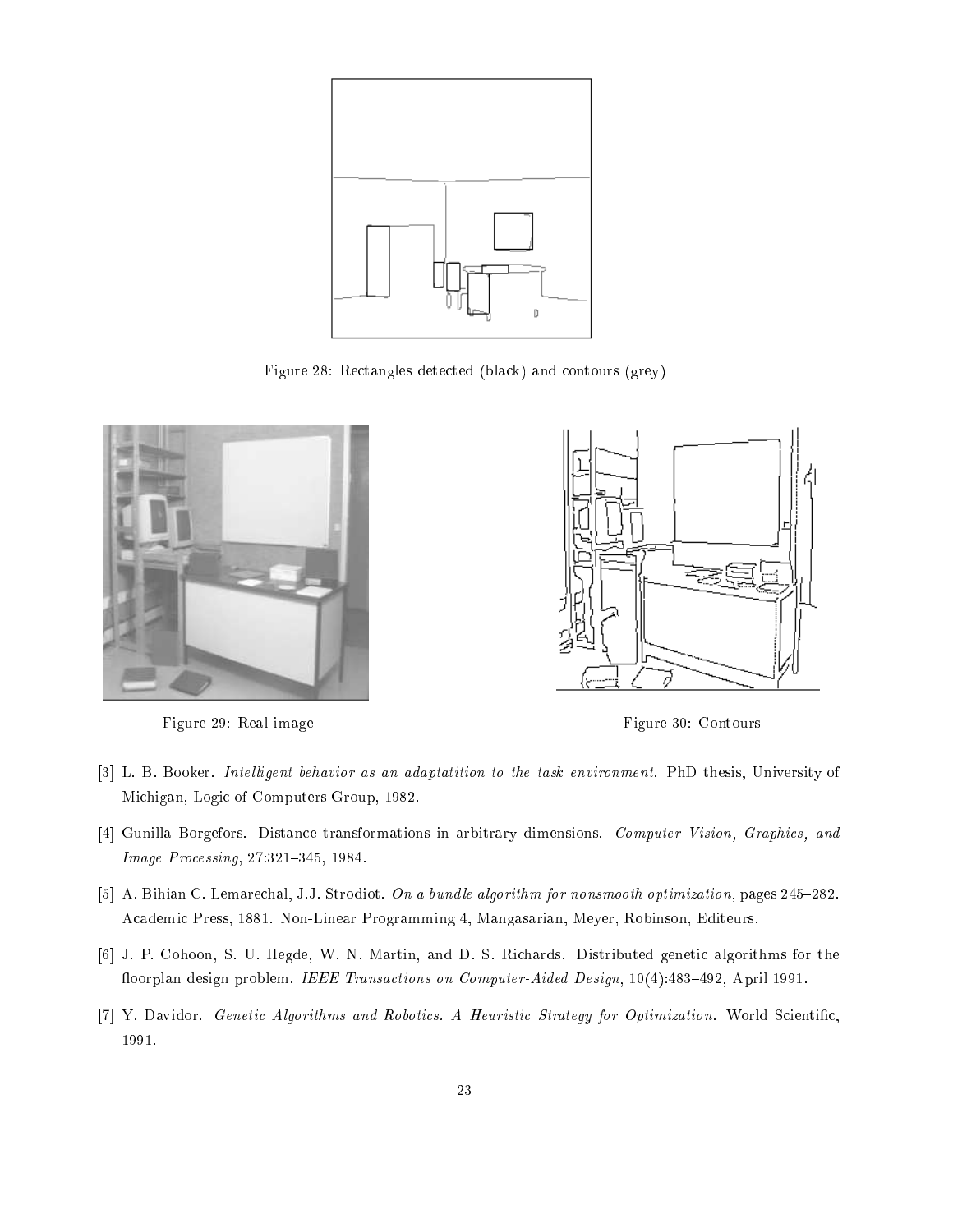

Figure 31: Segments detected (black) and contours (grey)





Figure 32: Synthetic contours Figure 33: Ellipses detected

- [8] L. Davis. Genetic Algorithms and Simulated Annealing. Pittman, London, 1987.
- [9] T. E. Davis and J. C. Principe. A simulated annealing like convergence theory for the simple genetic algorithm. In Proceedings of the Fourth International Conference on Genetic Algorithm, pages 174-182, 1991. 13-16 July.
- [10] Kalyanmoy Deb and David E. Goldberg. An investigation of niche and species formation in genetic function optimization. In Proceedings of the third Conference on Genetic Algorithms, pages 42-50, 1989.
- [11] S. Geman and D. Geman. Stochastic relaxation, gibbs distributions, and the bayesian restoration of images. IEEE Trans. on Pattern Analysis and Machine Intelligence,  $6(6)$ :712-741, November 1984.
- [12] D. A. Goldberg. Genetic Algorithms in Search, Optimization, and Machine Learning. Addison-Wesley, January 1989.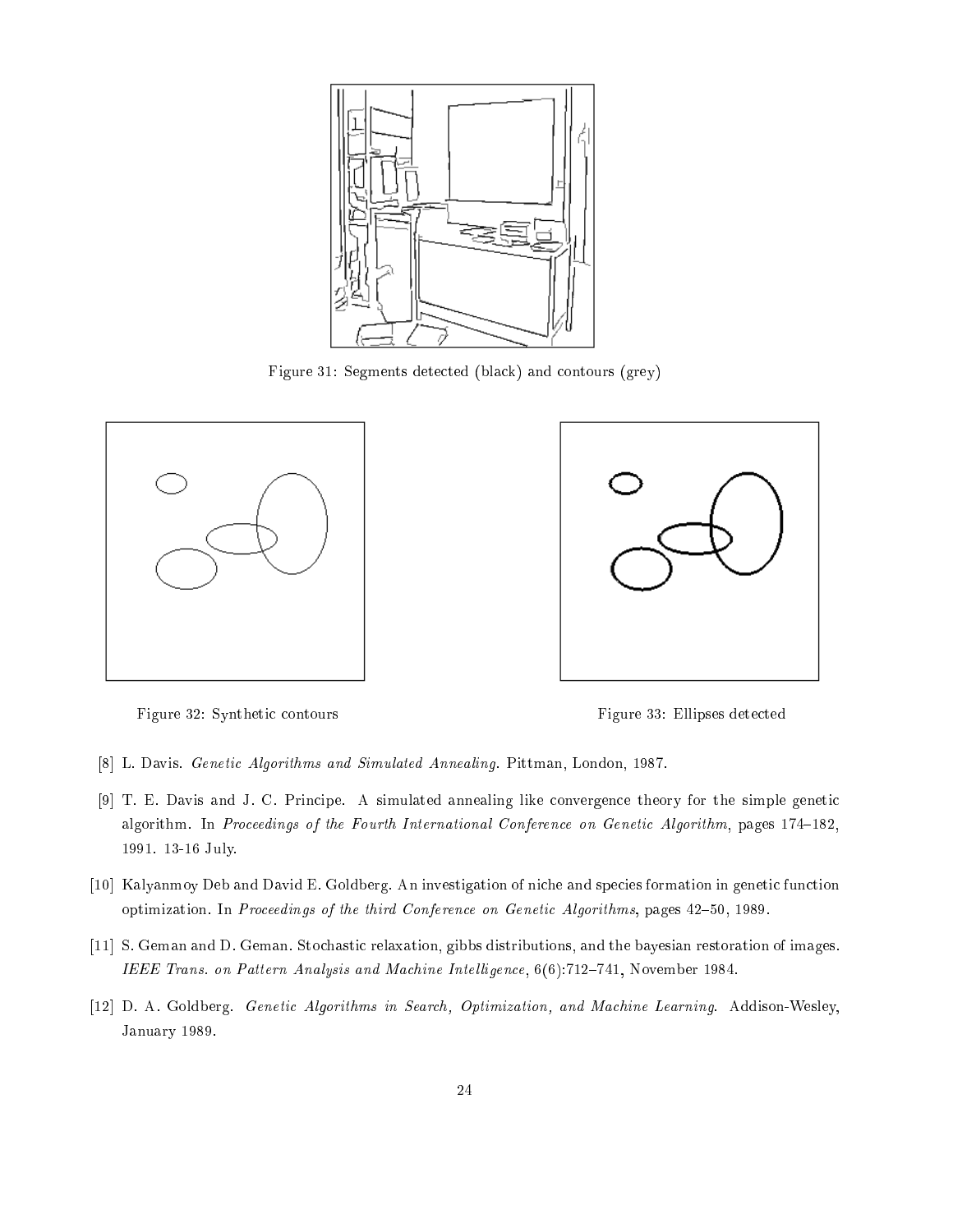- [13] David E. Goldberg and J. Richardson. Genetic algorithms with sharing for multimodal function optimization. In J. J. Grefenstette, editor, *Genetic Algorithms and their Applications*, pages 41-49, Hillsdale, New Jersey, 1987. Lawrence Erlbaum Associates.
- [14] David E. Goldberg and Philip Segrest. Finite markov chain analysis of genetic algorithms. In Proceedings of Second International Conference on Genetic Algorithms and their Applications, pages 1{8, 1987.
- [15] A. Hill and C. J. Taylor. Model-based image interpretation using genetic algorithms. Image and Vision  $Computing, 10(5):295-301, June 1992.$
- [16] J. H. Holland. Adaptation in Natural and Artificial System. Ann Arbor, University of Michigan Press, 1975.
- [17] J. Horn. Finite markov chain analysis of genetic algorithms with niching. IlliGAL Report 93002, University of Illinois at Urbana Champaign, February 1993.
- [18] P. V. C. Hough. A new method and means for recognizing complex pattern, 1962. U. S. Patent 3,0690,654.
- [19] A. Van Dam J.D. Foley. Computer graphics principles and practise.
- [20] K. A De Jong. An Analysis of the behavior of a class of genetic adaptive systems. PhD thesis, University of Michigan, 1975.
- [21] J. R. Koza. Genetic Programming. MIT Press, 1992.
- [22] V. F. Leavers. The dynamic generalized hough transform for the concurrent detection of circles and ellipses. In Progress in Image Analysis and Processing II. 6th International Conference on IASP, 1991.
- [23] E. Lutton and J. Lévy Véhel. Optimization of fractal functions using genetic algorithms. 1993. Fractal 93, Londres.
- [24] Evelyne Lutton, Henri Maitre, and Jaime Lopez-Krahe. Determination of vanishing points using hough transform.  $PAMI$ , 16(4): 430-438, April 1994.
- [25] M. L. Mauldin. Maintening diversity in genetic search. In Proceedings of the National Conference on Artificial Intelligence, 1984.
- [26] A. E. Nix and M. D. Vose. Modeling genetic algorithms with markov chains. Annals of Mathematics and Artificial Intelligence, 5:79-88, 1992.
- [27] R. Otten and L. Van Ginneken. Annealing : the algorithm. Technical Report RC 10861, March 1984.
- [28] G. Roth and M. D. Levine. Geometric primitive extraction using a genetic algorithm. In IEEE Computer Society Conference on  $CV$  and  $PR$ , pages 640-644, 1992.
- [29] Gerhard Roth and Martin D. Levine. Extracting geometric primitives. CVGIP: Image Understanding, 58(1):1-22, July 1993.
- [30] Frank Tong and Ze-Nian Li. On improving the accuracy of line extraction in hough space. International journal Of Pattern Recognition and Artificial Intelligence, 6(5):831-847, 1992.